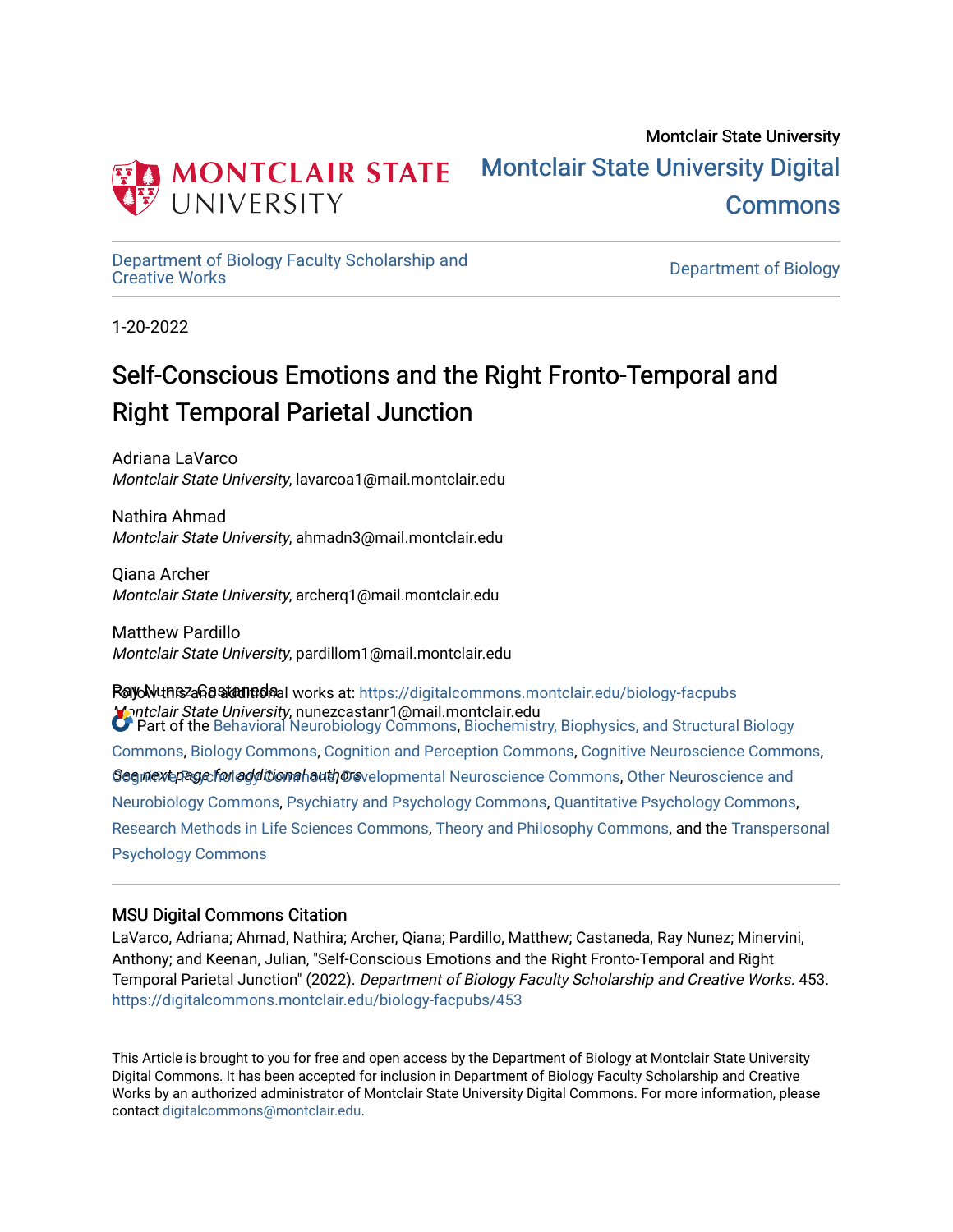# Authors

Adriana LaVarco, Nathira Ahmad, Qiana Archer, Matthew Pardillo, Ray Nunez Castaneda, Anthony Minervini, and Julian Keenan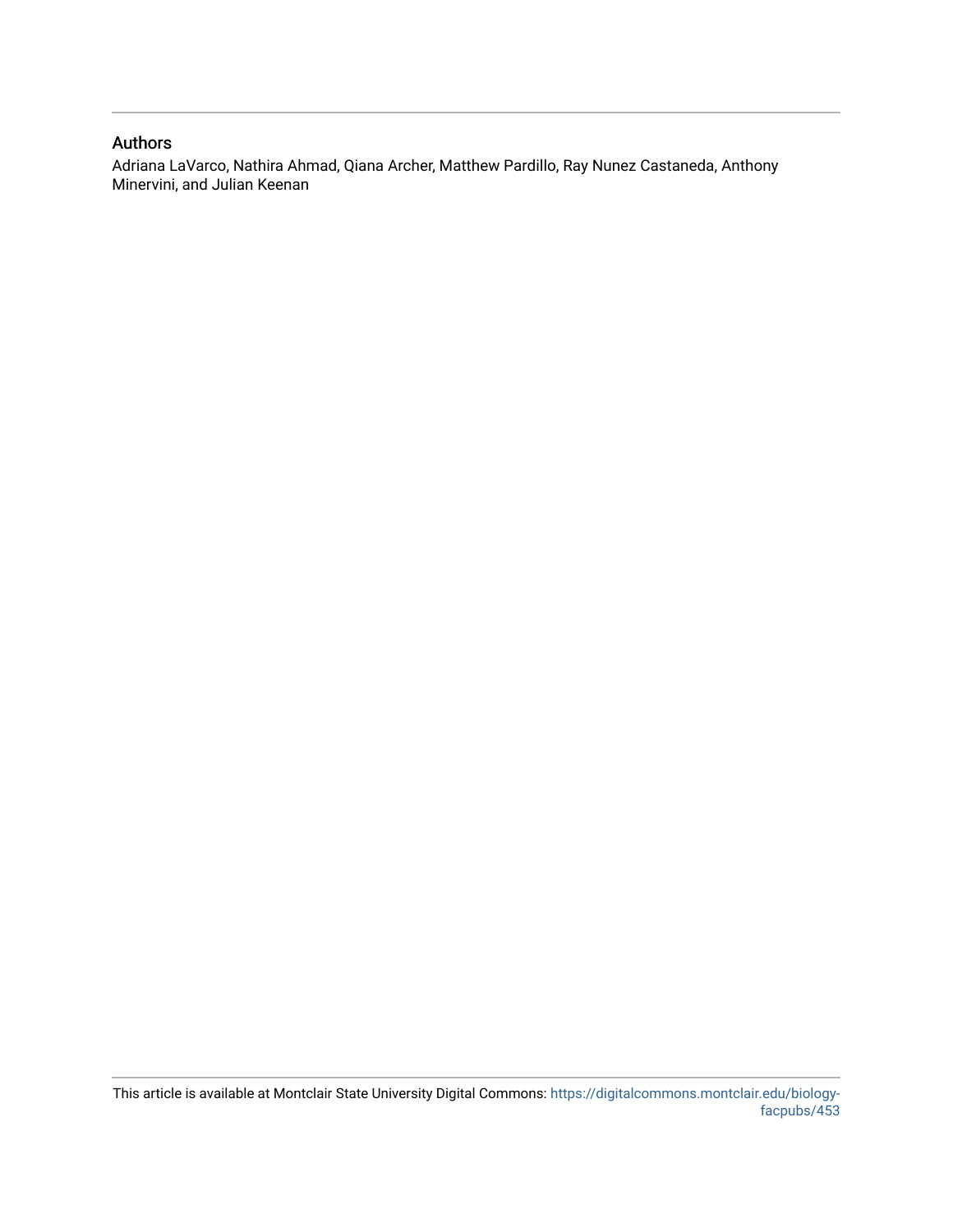

*Review*



# **Self-Conscious Emotions and the Right Fronto-Temporal and Right Temporal Parietal Junction**

**Adriana LaVarco, Nathira Ahmad, Qiana Archer, Matthew Pardillo, Ray Nunez Castaneda, Anthony Minervini and Julian Paul Keenan \***

> Cognitive Neuroimaging Lab, Montclair State University, Montclair, NJ 07043, USA; lavarcoa1@mail.montclair.edu (A.L.); ahmadn3@mail.montclair.edu (N.A.); archerq1@mail.montclair.edu (Q.A.); pardillom1@montclair.edu (M.P.); nunezcastanr1@montclair.edu (R.N.C.); minervinia2@montclair.edu (A.M.) **\*** Correspondence: keenanj@montclair.edu

> **Abstract:** For more than two decades, research focusing on both clinical and non-clinical populations has suggested a key role for specific regions in the regulation of self-conscious emotions. It is speculated that both the expression and the interpretation of self-conscious emotions are critical in humans for action planning and response, communication, learning, parenting, and most social encounters. Empathy, Guilt, Jealousy, Shame, and Pride are all categorized as self-conscious emotions, all of which are crucial components to one's sense of self. There has been an abundance of evidence pointing to the right Fronto-Temporal involvement in the integration of cognitive processes underlying the expression of these emotions. Numerous regions within the right hemisphere have been identified including the right temporal parietal junction (rTPJ), the orbitofrontal cortex (OFC), and the inferior parietal lobule (IPL). In this review, we aim to investigate patient cases, in addition to clinical and non-clinical studies. We also aim to highlight these specific brain regions pivotal to the right hemispheric dominance observed in the neural correlates of such self-conscious emotions and provide the potential role that self-conscious emotions play in evolution.

**Keywords:** self-conscious emotions; self-awareness; rTPJ; fronto-temporal; emotions; laterality

## **1. Introduction**

Empathy, Guilt, Jealousy, Shame, and Pride are categorized as self-conscious emotions as they require a degree of self-awareness to be experienced [\[1\]](#page-11-0). For example, one might feel *prideful* after winning a competition, *guilty* after stealing a candy bar from a gas station, or *embarrassed* after answering a question wrong in front of the class. It is thought that self-conscious emotions are reliant on an individual being self-aware and having thoughts related to their own specific behavior and/or cognition [\[1\]](#page-11-0). One's self is generally being contrasted in these emotional states (i.e., the experiencing of self-conscious emotions) with either a different self version or another person's self.

It is speculated that these emotions are critical for the social complexity that has come to symbolize human societies. While all emotions provide survival benefits, self-conscious emotions are thought to modify one's own thinking and behavior to adjust, replicate, accentuate, or extinguish such cognitions and actions as the environment changes. That is, one's sense of self is modified as the demands of any given situation changes. Experiencing guilt should reduce, for example, anti-social behavior while empathy should allow one to interact more successfully with others. These abilities have built a unique social system for humankind, differing significantly from other tightly bonded animal systems such as those witnessed in birds, fish, eusocial insects, etc.

One's sense of self, self-awareness, and self-image are mediated primarily by structures that are right lateralized, though there is subtle involvement of medial regions as well [\[2](#page-11-1)[–4\]](#page-11-2). An individual's mental state attribution, which is the ability to recognize one's own and



**Citation:** LaVarco, A.; Ahmad, N.; Archer, Q.; Pardillo, M.; Nunez Castaneda, R.; Minervini, A.; Keenan, J.P. Self-Conscious Emotions and the Right Fronto-Temporal and Right Temporal Parietal Junction. *Brain Sci.* **2022**, *12*, 138. [https://doi.org/](https://doi.org/10.3390/brainsci12020138) [10.3390/brainsci12020138](https://doi.org/10.3390/brainsci12020138)

Academic Editor: Guido Gainotti

Received: 20 December 2021 Accepted: 18 January 2022 Published: 20 January 2022

**Publisher's Note:** MDPI stays neutral with regard to jurisdictional claims in published maps and institutional affiliations.



**Copyright:** © 2022 by the authors. Licensee MDPI, Basel, Switzerland. This article is an open access article distributed under the terms and conditions of the Creative Commons Attribution (CC BY) license [\(https://](https://creativecommons.org/licenses/by/4.0/) [creativecommons.org/licenses/by/](https://creativecommons.org/licenses/by/4.0/)  $4.0/$ ).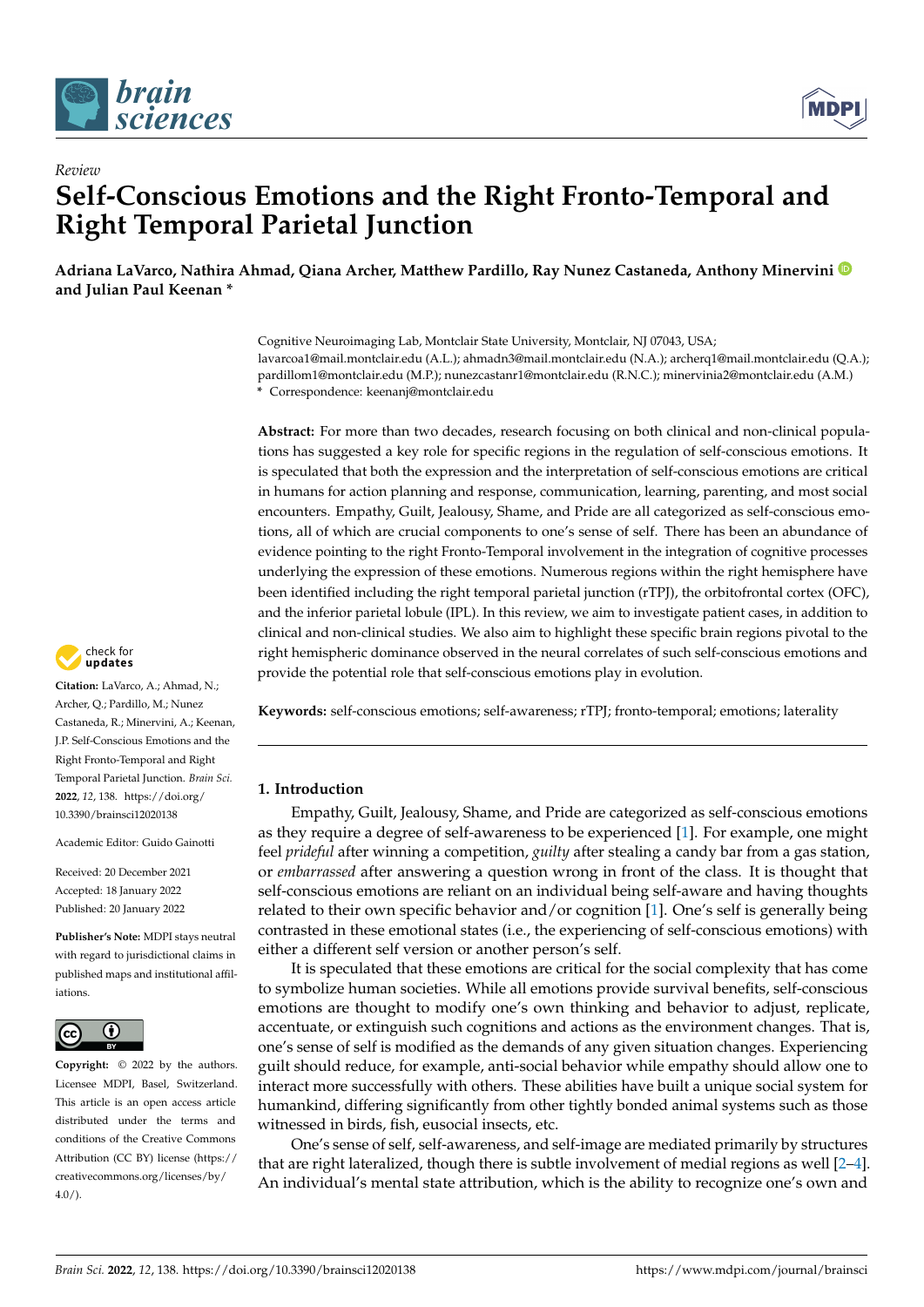other individuals' mental states, is also dominated by right hemisphere activity, mainly involving the rTPJ [\[5\]](#page-11-3). Damage to the right hemisphere, Neurostimulation, and disorders that disrupt the function of the rTPJ and right Fronto-Temporal structures can cause disruptions of one's sense of self and/or result in a complete lack of self [\[2\]](#page-11-1).

A number of researchers are credited for highlighting the importance of self-conscious emotions as well as providing a timeline for their development [\[6](#page-11-4)[,7\]](#page-11-5). At approximately one year old, children begin formulating their sense of self [\[7\]](#page-11-5). Once children develop their sense of self, they can then begin setting standards and rules, which in turn develops their expression of self-conscious emotions [\[7\]](#page-11-5). This can occur anywhere between the ages of two and three years old. While self-evaluation begins early on in life, the exposure to positive and negative social interactions and behaviors have an effect on an individual's expression of self-conscious emotions [\[8\]](#page-11-6). The work noted here stems from Michael Lewis, and similar to Gallup's mirror-test, Lewis has demonstrated that there is a correlation between self-conscious emotions and self-awareness. His work provides a measure of self-awareness that has proven extremely valuable.

It is evident that these emotions have a distinct tie to self-awareness, though that issue will not be examined here (see above in terms of Lewis). With lateralized differences being well known in the human brain  $[9]$ , our goal here is to highlight that the right Fronto-Temporo and rTPJ are regions that specifically allow for the experience of and understanding of self-conscious emotions.

The experiencing of a self-conscious emotion almost always involves the experiencing of non-self-emotions. That is, jealousy is often anger, fear, rage etc., coupled with the notion that one's self is 'less than' or the self has just 'lost'. Shame is paired with sadness, while empathy may be associated with affiliative bonding. Typically, one's reference to selfconscious emotions is the part of the emotion that involves the self-experiencing itself. That is, while fear may be an aspect of shame, by definition shame as a self-conscious emotion would be that aspect of the experience in which a person is 'regretting' or 'thinking' or 're-experiencing' the moment of 'I am sorry I did that'. This unique aspect of emotional processing is what is of interest here.

### **2. Empathy**

The neural correlates and networks involved in the processes linked to social cognition, specifically self-conscious emotions, have been of interest for decades [\[10\]](#page-11-8). Evidence points to the involvement of the right hemisphere in social cognition and emotional processing; more specifically empathy and empathic responses, which are crucial for individual success in social interaction. This is likely due to the right hemisphere's socio-cognitive abilities including facial recognition, self-awareness, and its role in the interpretation of emotional expression [\[11](#page-11-9)[–13\]](#page-11-10). These are all key higher-cognitive processes responsible for social cognition, and self-conscious emotions are critical to successful social relationships and the navigation of social stimuli [\[14](#page-11-11)[–18\]](#page-11-12).

Self-awareness and self-other distinction, thought to be mediated by the right hemisphere [\[19\]](#page-11-13), are important regarding emotional processing and empathy as they contribute to social cognitive processes [\[11\]](#page-11-9). Self-awareness allows individuals to distinguish between self and other; this understanding forms the foundation of empathy [\[12\]](#page-11-14). Empathy is obviously a multi-faceted, complex emotion that is critical to social interaction and success in social encounters. It enables one to perceive and understand the feelings and experiences of those around us, comprehending that information cognitively, and then allowing for appropriate responding, which forms the basis for much of our society [\[20\]](#page-11-15).

Furthermore, research has suggested key regions located in the right hemisphere that are linked to empathy, including the right Temporal Parietal Junction (rTPJ) [\[13,](#page-11-10)[21](#page-11-16)[–26\]](#page-11-17), the right ventromedial prefrontal cortex [\[27\]](#page-11-18), the right ventral premotor area, and the right superior temporal gyrus [\[28\]](#page-12-0), as well as the right somatosensory related cortices [\[17\]](#page-11-19). Case studies and brain stimulation have provided confirmation of correlational neuroimaging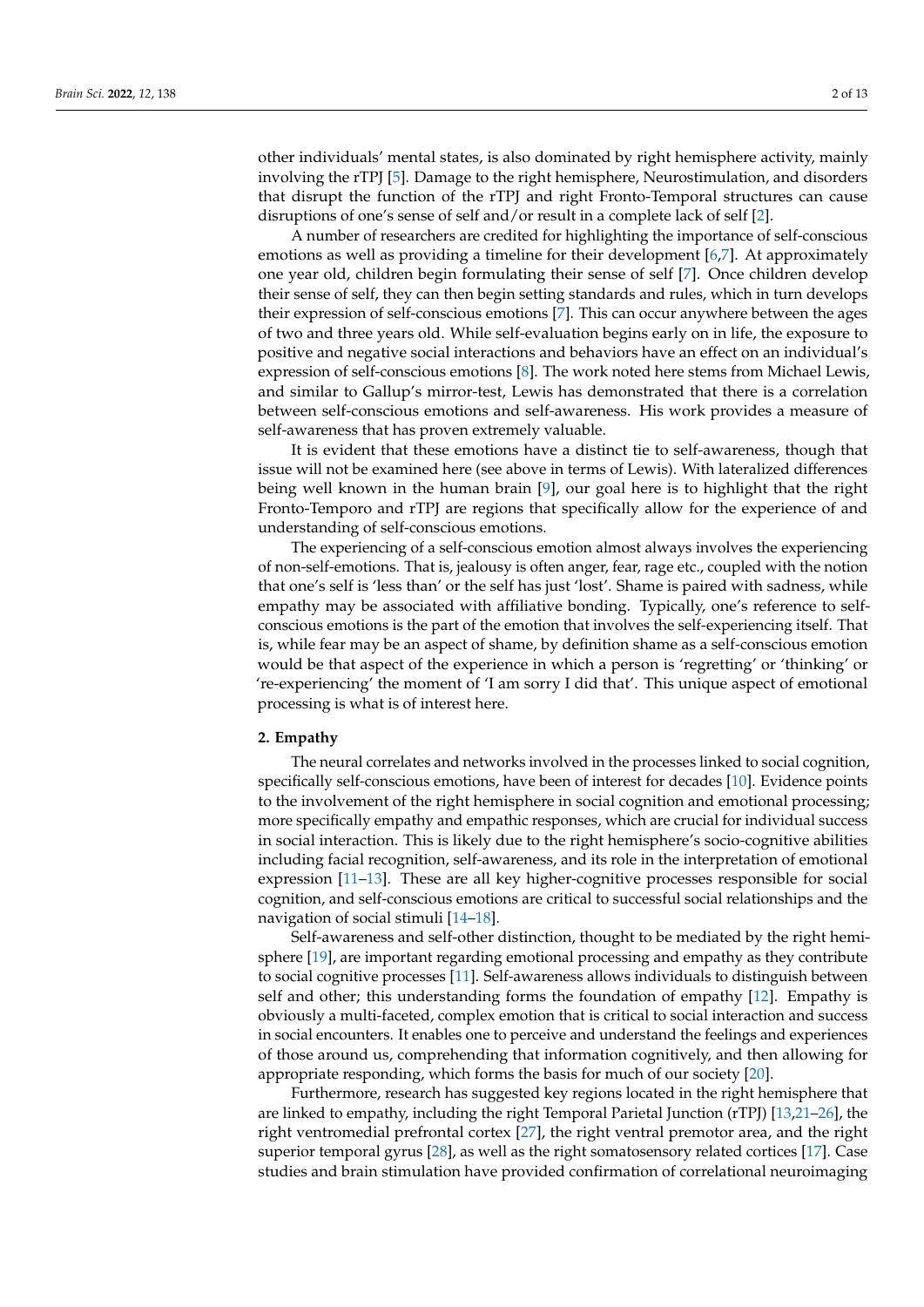techniques [\[27,](#page-11-18)[29,](#page-12-1)[30\]](#page-12-2). In other words, the relationship is one of causality and without these structures, there is either a reduction, or absence, of empathy.

Empathizing with others is crucial to humans; it is a fundamental aspect of social cognition and behavior [\[24\]](#page-11-20), as it is how we *affectively* recognize the feelings of others, connect, and build relationships. In addition to empathy, many would argue that Theory of Mind (ToM), which refers to the ability to attribute mental states (and is typically void of emotion), is just as important [\[31\]](#page-12-3). Numerous studies have demonstrated that there are some brain regions in the right hemisphere, including the rTPJ, which are responsible for carrying out functions regarding both empathy and ToM. ToM should not be mistaken for an emotion, and while there is an overlap in both empathy and ToM, research has found that they follow distinct neural networks. Empathy builds on ToM, as the ability to perceive the mental states of other individuals and recognize those social cues is very important. However, even though empathy relies on the inferring of the mental states of others, the emotional processing and responding to stimuli that follows is far more complicated [\[32,](#page-12-4)[33\]](#page-12-5).

It is well known that the rTPJ is linked to social cognition [\[34](#page-12-6)[,35\]](#page-12-7). For example, Miller et al. [\[13\]](#page-11-10) investigated the rTPJ's exact role in the neurological basis of empathy to further understand how we process the suffering of others and how we handle such social situations. Participants first played a computer game that did not present any emotional stimuli and were then introduced to an emotionally neutral clip. They were additionally presented with a clip of the suffering and sadness of other individuals, such as a child experiencing severe grief. This was all carried out while disrupting the activity of the participants' rTPJ utilizing TMS (Transcranial Magnetic Stimulation). Interestingly, activity of the parasympathetic nervous system was decreased following TMS to the rTPJ, which led to the conclusion that empathy follows a pathway that is being regulated by the rTPJ. The study demonstrated that the rTPJ also plays a role in autonomic and affective responses to others' suffering. Young et al. [\[36\]](#page-12-8) and Chou and Chen [\[25\]](#page-11-21) additionally concluded that the rTPJ is involved in moral judgement, supporting a causal link between the rTPJ and its role in empathy.

In addition to the rTPJ, right somatosensory cortices are also connected to empathetic cognitive processes, as they are involved in the judging of emotional states of others. These areas include the primary and secondary somatosensory cortices, the insula, and the anterior supramarginal gyrus. Adolphs et al. [\[17\]](#page-11-19) analyzed these areas as well as the correlates and function of the right hemisphere in recognizing emotion through a quantitative study of 108 participants who suffered from focal brain injuries. The integration of the right somatosensory cortices was detected following three distinct tasks observing the participant's ability to recognize and name six basic emotions. Interestingly, the right ventral premotor area and the right superior temporal gyrus have been researched regarding face and hand imitation.

Mirror neurons may additionally serve a purpose in 'feeling' others' emotions [\[28\]](#page-12-0). Shamay-Tsoory et al. [\[27\]](#page-11-18) studied the empathic responses of 25 patients who had suffered brain damage to the prefrontal cortex, comparing these responses to patients with posterior lesions as well as healthy participants. Numerous patients that presented the greatest empathic response deficit were those who had lesions to their right ventromedial prefrontal cortex. These findings suggest that this area (identified for mirror-neuron involvement) is another crucial brain region responsible for integrating social stimuli as well as affecting and generating the appropriate empathic responses in specific situations.

There are cases where a deficit or even a lack of empathy is present due to brain injuries or the inactivity of specific regions due to certain disorders. These individuals are faced with great challenges in social interactions due to impairment of social cognition [\[32\]](#page-12-4). They are unable to understand and express feelings, either their own or those of others. Borderline and narcissistic personality disorders are very distinct examples of emotional dysregulation as individuals with these disorders lack the ability to empathize with others [\[37\]](#page-12-9). Pathological narcissism presents itself due to structural differences in brain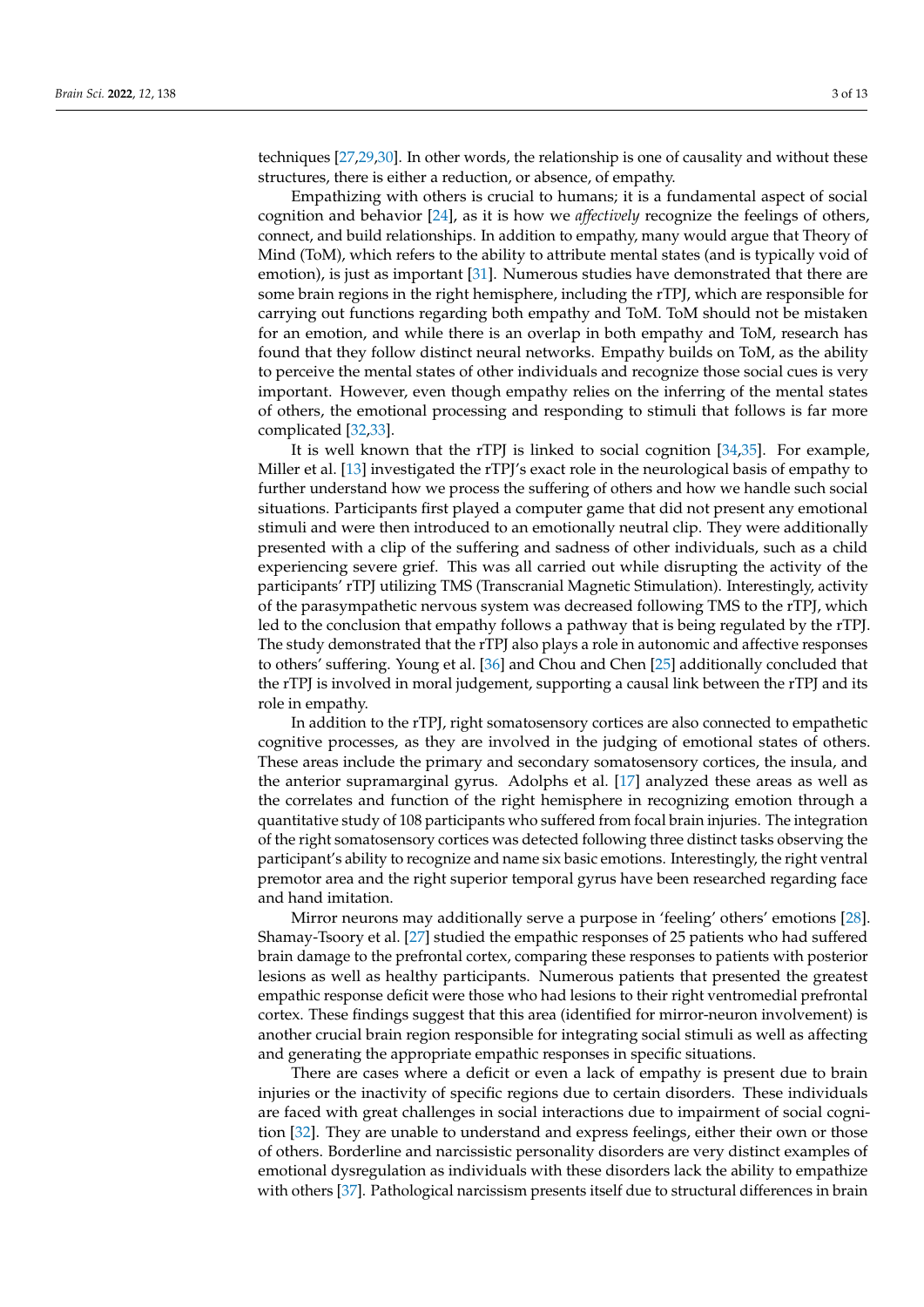regions of the right hemisphere. It is specifically attributed to decreased cortical thickness in the right dorsolateral prefrontal cortex (DLPFC) and right inferior frontal cortex, as well as decreased cortical volume in the right DLPFC and the right postcentral gyrus [\[38\]](#page-12-10). Once again, damage to the right ventromedial prefrontal cortex causes the absence of empathy in individuals, as seen in patients who suffer from brain injuries. This impaired empathetic response is only observed in individuals with lesions to the right hemisphere; left hemispheric damage has much less of an effect on empathy [\[27\]](#page-11-18). Lesions to the right hemisphere influence emotion recognition, which leads to the inability to integrate social and facial cues that allow empathetic responses [\[39\]](#page-12-11).

## **3. Guilt**

Guilt is a self-conscious emotion that employs numerous cognitive and emotional processes, but usually there are aspects involving violation of one's moral beliefs or 'code'. Abnormal guilty feelings have been observed in psychiatric conditions such as depression, obsessive-compulsive disorder (OCD), and antisocial disorder [\[40\]](#page-12-12). Guilt can also be found in individuals with post-traumatic stress disorder (PTSD) following exposure to a traumatic event [\[41\]](#page-12-13). Deception can increase guilt, and as many of us can attest, confessions primarily exist to relieve one's inner cognitive dissonance [\[42\]](#page-12-14).

The Guilty Knowledge Test (GKT) is a psychophysiological technique that measures the guilty knowledge an individual is harboring [\[43\]](#page-12-15). Jung et al. examined 30 healthy male participants in which each participant that entered the room was assigned an envelope, either innocent or guilty. The guilty group had to partake in a mock theft activity, while the innocent group performed a similar activity without the crime. EEG was employed to record the brain areas activated in each group. In the innocent group, there was activation in the temporal region and anterior cingulate. In the guilty group, the results revealed activation in the right middle frontal gyrus and right cingulate gyrus [\[44\]](#page-12-16). These results are similar to Karim et al., where 20 volunteers participated in theft role play. Every participant received one of two papers, "thief" or "innocent." The assigned "thief" group had to partake in a mock theft activity while the innocent group waited. First, the thief group received cathodal transcranial direct-current stimulation (tDCS) aimed to suppress brain activity. Then, the participants underwent anodal tDCS, which is aimed to enhance cortical regional activity. Lastly, the group serving as controls were treated with sham stimulation. Participants were then asked to rate their feelings of guilt after the interrogation. Remarkably, inhibition of the right anterior prefrontal cortex by cathodal tDCS resulted in lower feelings of guilt while deceiving the interrogator [\[45\]](#page-12-17). The study suggested that cathodal tDCS can modulate guilt and supports the finding that the anterior prefrontal cortex (aPFC) and temporal regions play a role in deceptive behavior [\[44](#page-12-16)[,46\]](#page-12-18).

Guilt appears to be a factor that may increase the severity of OCD and negatively impact the treatment outcome of this disorder [\[47\]](#page-12-19). There are two types of guilt associated with OCD that have been identified: deontological guilt (DG), a transgression of inner values; and altruistic guilt (AG), a transgression of interpersonal situations [\[48\]](#page-12-20). Basile et al. found that patients have reduced activation in the anterior cingulate (ACC) and frontal gyrus when experiencing guilt, regardless of DG or AG. When separately considering each type of guilt (against each of their controls), patients showed decreased activation in the ACC, the right insula, and the precuneus for DG [\[49\]](#page-12-21).

Hennig-Fast et al. examined twenty participants with OCD and twenty healthy controls. To assess the interpersonal feelings of guilt, a questionnaire was to be filled out through three emotions of guilt: survivor's guilt, separation guilt, and guilt through responsibility or duty. During MRI, the participants rated levels of guilt or shame with 30 neutral, 30 guilt-, and 30 shame-related sentences. In participants with OCD, there was an increase in activation in the right precentral gyrus, right superior temporal gyrus and the right sub-gyral region. As for the healthy participants, there was activation in the left anterior cingulate, which is critical for cognitive and affective self-regulation [\[50\]](#page-12-22).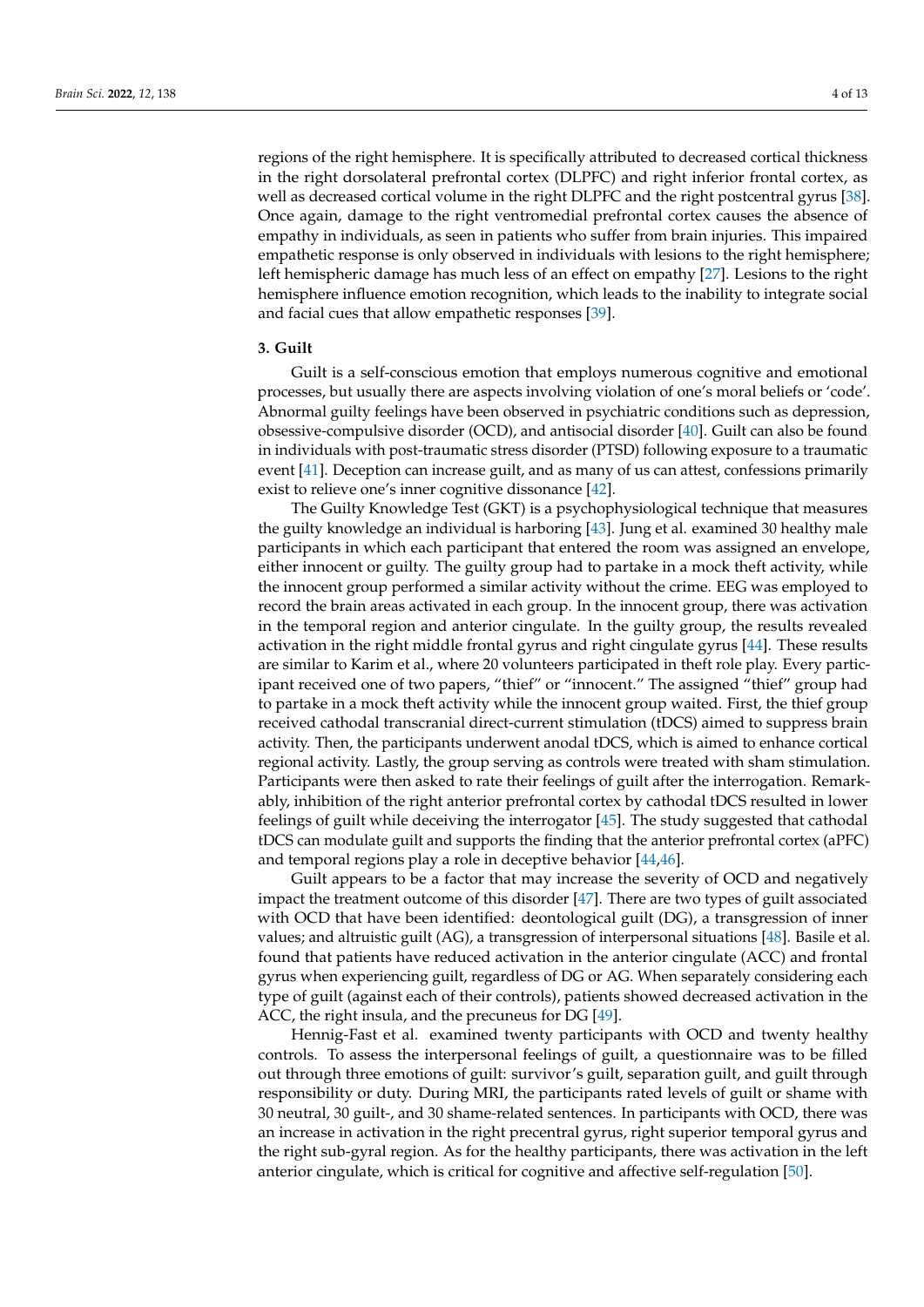Psychopathy is associated with a cluster of traits including manipulativeness, dishonesty, narcissism, superficial charm, reckless risk-taking, impulsive antisocial behavior, and arguably one of the most characteristic traits, lack of guilt [\[51\]](#page-12-23). Psychopaths show significant impairment in the orbital frontal cortex (OFC) and the prefrontal cortex, which are most commonly recognized as the most crucial brain structures to be compromised in violent and antisocial populations [\[52,](#page-12-24)[53\]](#page-12-25). Yang et al. examined regional variations in cortical thickness in 27 psychopaths and 32 non-psychopaths. A structural MRI was used to determine the measurements of cortical thickness. Researchers found that psychopaths showed significant cortical gray matter thinning in the right frontal and temporal cortices in comparison to non-psychopaths. This was observed prominently in the right middle frontal gyrus, right rectal gyrus, posterior cingulate gyrus, and medial temporal cortex (including para-hippocampal gyrus and temporal pole) [\[53\]](#page-12-25). These findings support that disturbances in both regions play a role in emotional deficits characterizing psychopaths and the important role in the underlying neuropathology of psychopathy.

In another study, subjects were recruited from five temporary employment agencies in Los Angeles due to this group having high rates of violence perpetration. The participants consisted of males diagnosed with antisocial personality disorder (APD), males who did not have either APD or drug/alcohol dependence, and males who had a lifetime diagnosis of drug/alcohol dependence but not APD. Using MRI, males with APD showed significant reductions in the orbitofrontal, right middle frontal gray volumes. Participants with substance abuse issues also showed significantly reduced gyral volumes compared to the control group. Reduced volumes of the right middle frontal regions help explain the lack of self-awareness of their actions and the impulsive-aggressive behavior that is found in individuals with APD [\[54\]](#page-12-26).

In addition, mounting evidence has shown structural and functional abnormalities in antisocial individuals, and numerous findings have linked antisocial behavior to deficits in the prefrontal cortex, temporal cortex, insula, amygdala, hippocampus/parahippocampal, and anterior/posterior cingulate gyrus [\[55\]](#page-12-27). Seara-Cardoso et al. used fMRI with guilteliciting moral scenarios on male participants. The study was conducted to test if variance in psychopathic traits was associated with neural processing of anticipated guilt for personal moral transgressions. During the study, participants were instructed to imagine themselves in a specific scenario and rate how guilty they would feel. Results found that participants showed significant activation in the right amygdala, right anterior insula, and right supramarginal gyrus [\[56\]](#page-13-0). There was also a positive parametric modulation of feelings of guilt elicited by moral transgressions in the anterior insula.

Responses to ameliorate feelings of guilt may reflect stereotypical response patterns and gender differences [\[57\]](#page-13-1). Women are reported to be more prone to guilt and shame, while men are reported to feel more trait guilt. Though guilt has been shown to function in the same way for men and women, any observed effects for women are likely to generalize to men [\[57](#page-13-1)[,58\]](#page-13-2). In a study conducted by Amodio et al., female psychology students volunteered as participants for course credit. Using EEG, each subject viewed a series of faces that varied in race, such as White, Black, and Asian male faces with neutral expressions. A set of 12 neutral, 12 positive, and 12 negative non-face pictures were presented to the subjects as they had to remain still and focused on the photos. After the EEG, two bogus bar graphs appeared depicting the subject responding positive to the white faces and negative to the black faces. After receiving the feedback, subjects reported increased guilt, anxiety, sadness, and felt other negative effects. The subjects showed a reduction in the left side frontal asymmetry from guilt, but it was not correlated with anxiety, sadness, other-directed negative affect, or positive affect [\[58\]](#page-13-2). These findings supported that feelings of guilt arise from an individual's personal transgressions, which are associated with the reduction in frontal cortical asymmetry.

In a study conducted by Wagner et al., fMRI was used to locate the specific brain areas activated when experiencing guilt in female participants. Before the use of fMRI, each participant detailed personal past events where they experienced high levels of guilt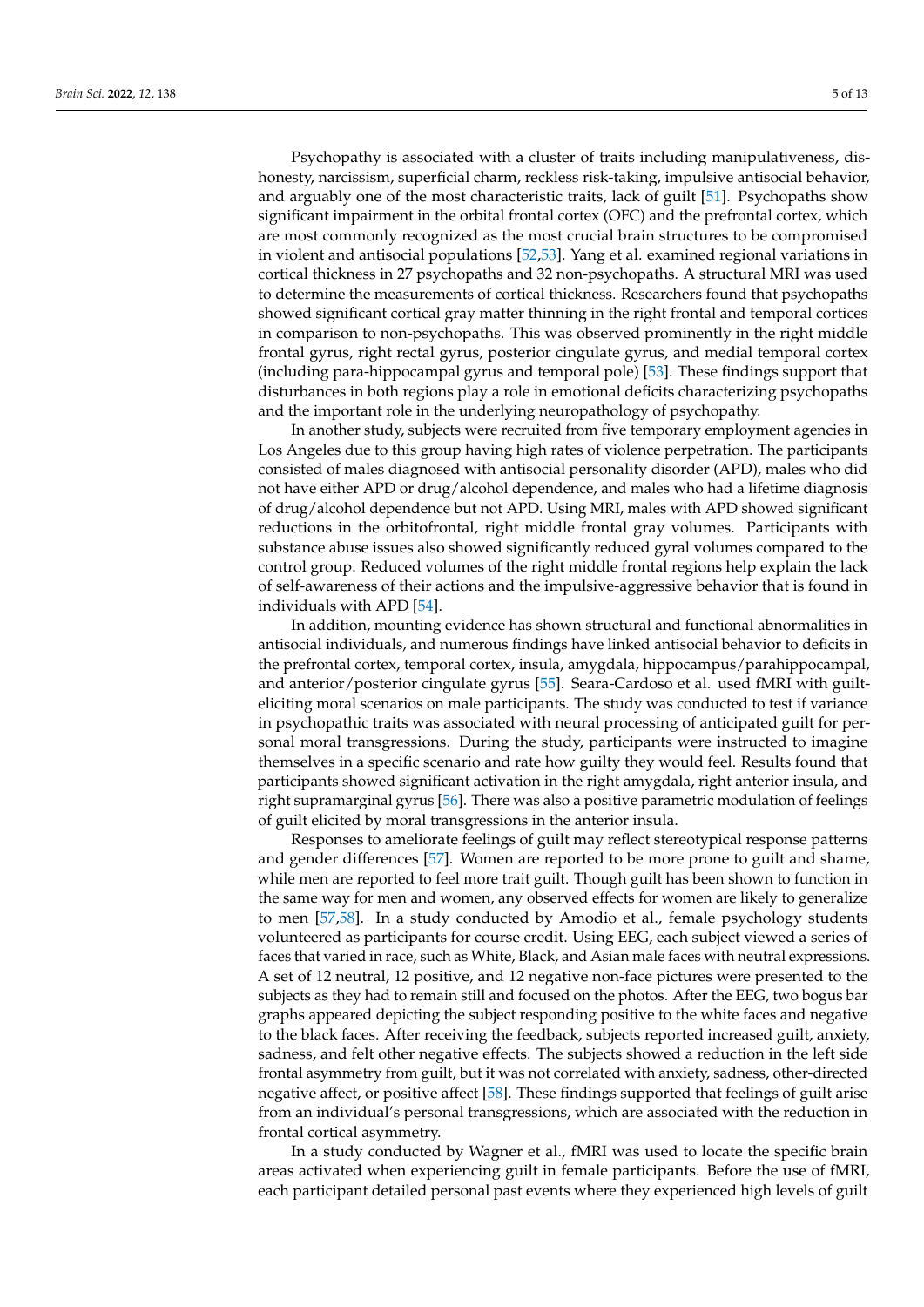and labeled these events with keywords [\[59\]](#page-13-3). This same process was also completed with the control emotions (sadness and shame). During fMRI, each participant was shown the keywords they provided for each personal event and instructed to relive the specific emotion they experienced during that time. The results revealed that there was high activation in the right lateral orbitofrontal cortex (OFC) in response to reliving guilt but not shame and sadness [\[59\]](#page-13-3). These results demonstrated an involvement of the OFC in guilt-related emotions; the more guilt you feel in everyday life, the greater the activation in the right OFC in situations conceived to elicit guilt [\[59\]](#page-13-3).

Another case involves a 23-year-old Caucasian female with no history of neurological diseases or other medical issues. Before using quantitative electroencephalography (qEEG), the female participant read stories concerning an event in which she reported having guilty feelings towards and other events/crimes about which she had no knowledge. The stories were alternated by reading as false crime, true crime, and false crime to provide analysis of the changes across repetitions [\[60\]](#page-13-4). When the participant listened to the fake crimes, the left temporal region was found to be activated from anxiety. When the participant listened to the real crimes, guilt was shown particularly in the right temporal region [\[60\]](#page-13-4). These findings suggest that the participant's response to real crimes is more associated with activity in the right hemisphere rather than the left hemisphere due to having more feelings of guilt.

### **4. Jealousy**

When the right hemisphere sustains trauma, abnormalities often follow including: impulsivity, hysteria, depression, abnormal sexual behavior, and delusion [\[61\]](#page-13-5). Less frequently observed, Delusional Jealousy, also known as Othello Syndrome, has been known to occur in spontaneously arising psychoses as well as in diseases such as Alzheimer's or Parkinson's [\[62\]](#page-13-6). However, there have been increasing reports in the literature of individuals experiencing delusional jealousy following right hemispheric stroke [\[63\]](#page-13-7). Damage to areas in the right hemisphere as well as the frontal lobes has a major impact in these developing delusions [\[64\]](#page-13-8). In order for these individuals to be diagnosed with Delusional Jealousy, they must experience delusions regarding their partner's current or past infidelity without having any evidence of such actions occurring [\[63\]](#page-13-7). These symptoms can arise immediately after damage or years later [\[65\]](#page-13-9).

Psychotic symptoms, including delusional jealousy, following a stroke can range from a 1% to 5.3%; a majority of these cases occur after a right hemispheric lesion [\[66\]](#page-13-10). For example, a 65-year-old man admitted to the hospital underwent an MRI that uncovered a temporoparietal insular ischemic lesion. Within a week post-trauma, he began to accuse his wife of being intertwined in a sexual relationship with one of their sons, going as far as to request a paternity test of their youngest daughter due to his certainty that she was the result of an incestuous relationship [\[67\]](#page-13-11). His delusions made him believe that his wife was eventually going to murder him, prompting swift medical intervention in the form of fluvoxamine and chlorpromazine [\[67\]](#page-13-11). Symptomatic relief in the case of this patient was observed following a couple of weeks post treatment; a month follow up still found non-disruptive residual delusional activity, suggesting functional rather than anatomical abnormalities.

In 1991, a 49-year-old man became diagnosed with a right hemisphere infarction in the middle cerebral artery. He was said to have mild weakness of his left extremities, but his daily routine was still manageable. Four years later, he began to develop symptoms of hypersexuality and delusional jealousy so severe that he accused his wife of having an incestuous relationship with another relative. His delusional jealousy became so prevalent that it required him to seek help at an outpatient clinic once he turned 63 [\[65\]](#page-13-9). He was prescribed 50 mg of quetiapine twice daily and 10 mg of zolpidem. On his second day of treatment, his wife immediately began to notice a significant decrease in symptoms related to his delusional jealousy. After four months, she was once again able to live with him [\[65\]](#page-13-9).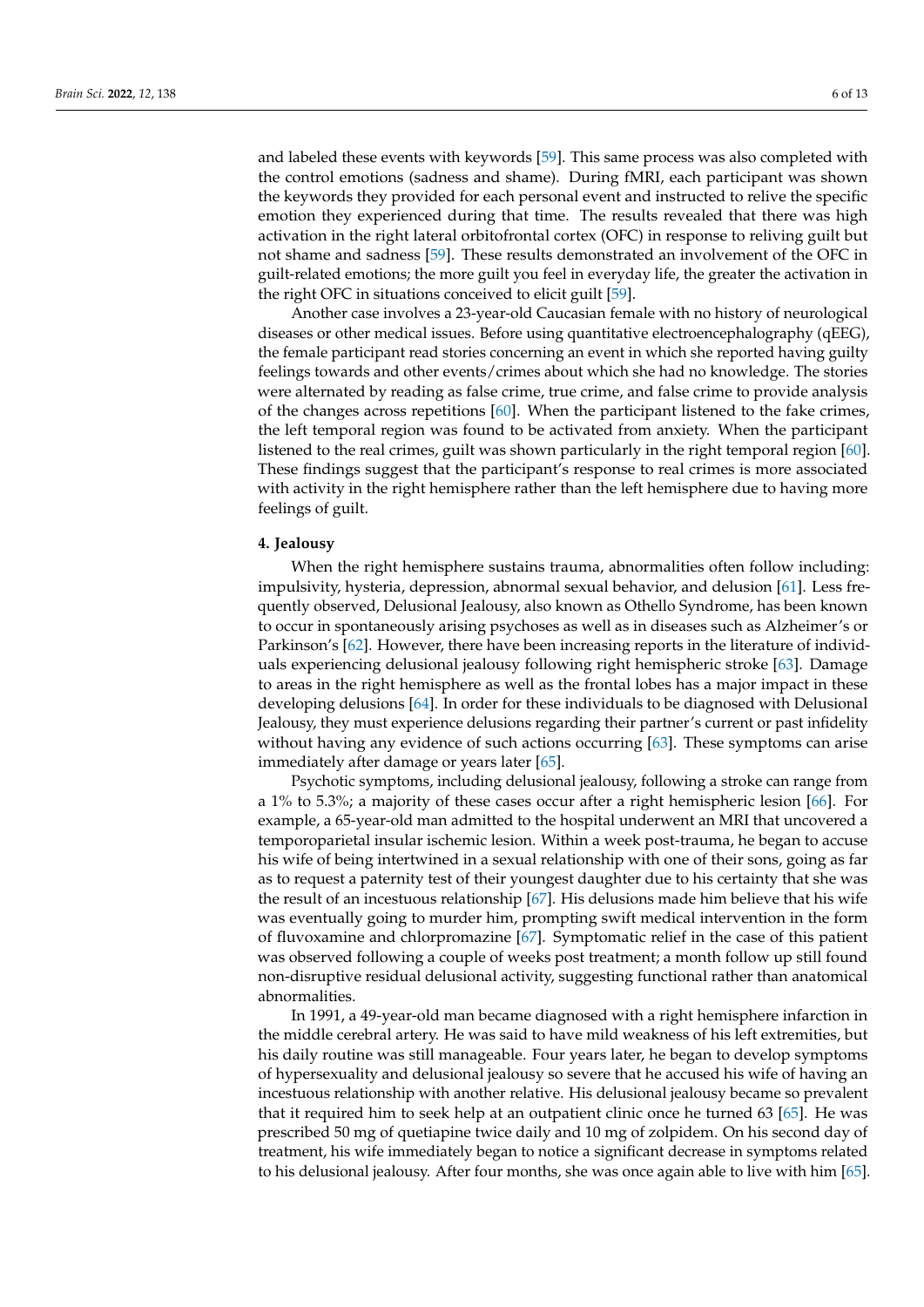Another case involves a 20-year-old young woman who was admitted to the hospital after experiencing a hemorrhagic cerebrovascular infarction in the right parietal and frontal regions extending into the basal ganglia including the right caudate nucleus [\[68\]](#page-13-12). Two years later, she began a relationship with a young man and suddenly developed delusional feelings of jealousy towards her partner. The patient accused her partner of being unfaithful with their neighbors and his co-workers, even though she had no evidence of such things. After their break-up and the patient's suicide attempt, a clinical analysis of the patient revealed right frontal lobe damage. After being treated with paroxetine consistently, the delusional jealousy subsided and did not return.

A related case involves a 74-year-old man who was admitted to the hospital after experiencing delusional jealousy. The patient had three right hemisphere cerebrovascular infarctions within a year [\[69\]](#page-13-13). Following these traumas, he had delusions of his wife being unfaithful and he attacked her with a knife [\[69\]](#page-13-13). The patient was treated with thioridazine and pimozide daily and the delusions then subsided.

Takahashi et al. employed fMRI to map brain activation of jealousy in healthy individuals [\[70\]](#page-13-14). They discovered that men and women exhibited different brain activation patterns when it came to sexual and emotional infidelity. Males showed more activation in the amygdala concerning sexual infidelity and, in the hippocampus, hypothalamus, and insula concerning emotional infidelity [\[70\]](#page-13-14). In turn, females experienced more brain activation in the thalamus and cortical regions in response to both sexual and emotional infidelity [\[70\]](#page-13-14). Comparing these data with, for example, delusional jealousy in a 77-year-old man after a right middle cerebral artery infarction [\[71\]](#page-13-15), reveals significant overlap. Single photon emission computed tomography (SPECT) performed on the patient revealed that there was decreased blood flow to the right frontal lobe, which could result in damage to the area. These data, combined with the case of the 20-year-old woman experiencing delusional jealousy following right frontal lobe damage, suggest that the right frontal lobe plays a role in delusional jealousy [\[71\]](#page-13-15).

In 1965, a 61-year-old woman had her right orbitofrontal cortex removed in order to remove a tumor in the area [\[72\]](#page-13-16). Thirty-six years later, the patient began experiencing delusions of her husband's infidelity. She was convinced her husband had been unfaithful with a 70-year-old woman and they had over 10,000 children together [\[72\]](#page-13-16).

In patients with non-degenerative and degenerative dementia, Othello syndrome can develop as cognitive function deteriorates [\[73\]](#page-13-17). During the early stages of dementia, the accusations of infidelity usually occur at night. However, as the dementia progresses, the allegations become more frequent. After performing MRI on patients with different forms of dementia who displayed Othello syndrome, results showed deterioration of gray matter in the dorsolateral prefrontal cortex [\[73\]](#page-13-17). Because the frontal lobes are involved in working memory and familiarity integration, as well as self-related processing, these data are supportive of self-specific emotional information errors [\[73\]](#page-13-17).

We bring up a final case to demonstrate that the cases rarely involve only jealousy, but contain other classic dementia symptoms. In 2007, a 57-year-old woman had been observed by her family members to show cognitive abnormalities. She was unable to dress herself, made errors in simple housekeeping tasks, and had mild memory loss. This was soon taken to another level followed by a car crash her drunken husband had found himself in, along with huge financial debt. It was then that she began to accuse him of infidelity, despite little evidence supporting her claim. Her delusional jealousy reached the point of hospitalization. An immediate medical examination found no irregularities; however, a CT scan later discovered that she suffered from dysfunction in the right parietal lobe in relation to early-onset Alzheimer's disease [\[74\]](#page-13-18). Her early-onset Alzheimer's was treated with donepezil, and her delusional jealousy was found to have been improved [\[74\]](#page-13-18)

#### **5. Shame and Embarrassment**

Given that the right hemisphere is involved in numerous evolved emotional functions including negative affective stimuli processing [\[75–](#page-13-19)[77\]](#page-13-20), it is tempting to think that negative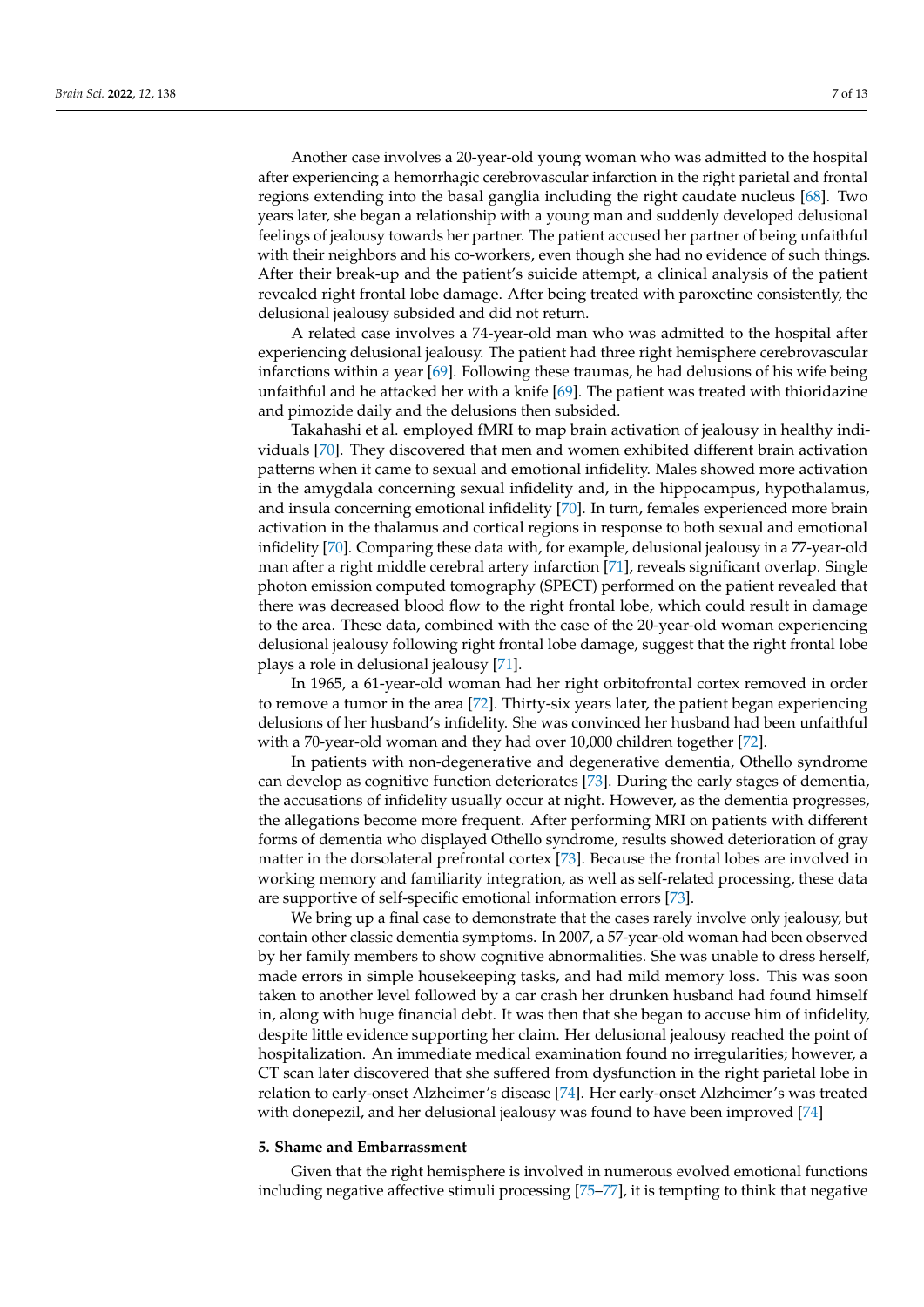self-related cognitive activity has little to do with the self and much to do with negativity [\[78\]](#page-13-21). However, negative emotions that are self-related appear to 'act' similar to positive self-emotions (i.e., pride) in that we see almost identical regions of activation [\[79\]](#page-13-22).

When faced with negative emotional spectrums, such as shame and embarrassment, multiple imaging techniques have been employed [\[80\]](#page-13-23). These techniques can be utilized for both situationally induced and naturally observed emotional events. Shame and embarrassment are often correlated with activity in the orbitofrontal cortex, dorsolateral prefrontal cortex, middle temporal gyrus, and the right temporoparietal junction [\[81](#page-13-24)[–83\]](#page-13-25).

Duan et al. found that shame and embarrassment resulted in increased activity in the inferior temporal, anterior temporal regions, and the parietal gyrus [\[84\]](#page-13-26), similar to those found in guilt [\[79](#page-13-22)[,81\]](#page-13-24). Tapping into social cognition [\[85\]](#page-13-27), it has also been found that witnessing the self-embarrassment of others activates the right middle temporal gyrus (rMTG) and the rTPJ [\[86\]](#page-14-0). While not tied to specific areas, shame and embarrassment have been linked to changes in oxytocin levels [\[87](#page-14-1)[,88\]](#page-14-2). We mention this as it provides evidence of the role that these emotions play on a social and self/other level.

"Secondhand embarrassment," also known as vicarious embarrassment, is a unique physical and behavioral social experience of susceptibility to the observation of an event or action where embarrassment elicits a bridge between physical and mental discomfort [\[89](#page-14-3)[,90\]](#page-14-4). This includes feelings such as a sensation of internal and external cringing, usually in response to one's own or another's actions that do not generally conform with social norms [\[86\]](#page-14-0). In an event-related potential (ERP) study, the influential potential of vicarious embarrassment was examined to determine the role it plays in emotional judgment. The results revealed that vicarious embarrassment evokes negative medial frontal negativity (MFN) and N400 signals over the frontal region when faced with awkward and embarrassing situations. There was a difference for one's own embarrassment such that if one is embarrassed (rather than observing another's experience), there is more right hemisphere activity [\[91\]](#page-14-5). This nicely ties the emotion, when experienced as a selfconscious emotion to the right hemisphere, whereas seeing another's experience (and being embarrassed for them) becomes more left-hemisphere.

Another study monitored the neural correlates of second-hand embarrassment through the use of "spinach in the teeth tasks." In these tasks, social mishaps were displayed to observe neural judgment and concluded the study with evidence of increased activation in the rMTG and rTPJ [\[86\]](#page-14-0), but only when an individual took the view of the other person. That is, self was required to find a right hemisphere bias, which appears to directly link the notion that it is the 'self' in the emotion that activates right hemisphere networks.

## **6. Pride**

We do not normally think that spinach in the teeth can provide answers to neuroemotional questions. Likewise, wearing a 'work' uniform is not the first thing that comes to mind when thinking about identifying brain/emotional correlates. However, using uniforms and word associations, pride in what one's uniform represented was found to activate classic reward and empathy networks [\[92\]](#page-14-6). This suggests a social component to pride in which the self is promoted in the view of others. Interestingly, the involvement of the right hemisphere also involved posterior regions (e.g., rTPJ), which the researchers saw as pride involving more ToM and less 'self' (and therefore less MPFC activity). In other words, pride depended on knowing what others were thinking.

Similar to all self-conscious emotions such as envy [\[93\]](#page-14-7), there is a social and evaluative component with pride. Additionally, as is the case with self-conscious emotions, pride can be adaptive or maladaptive (i.e., authentic pride vs. hubristic pride), which is what is observed in guilt, jealousy, etc. It can change over the lifespan, and it can differ according to demographics [\[94](#page-14-8)[–96\]](#page-14-9). That being said, given that self-awareness is highly influenced by social factors [\[97\]](#page-14-10), we would predict that pride would also be sensitive to 'thinking about what others are thinking' [\[98\]](#page-14-11). The above-mentioned uniform study bears this out, as do others.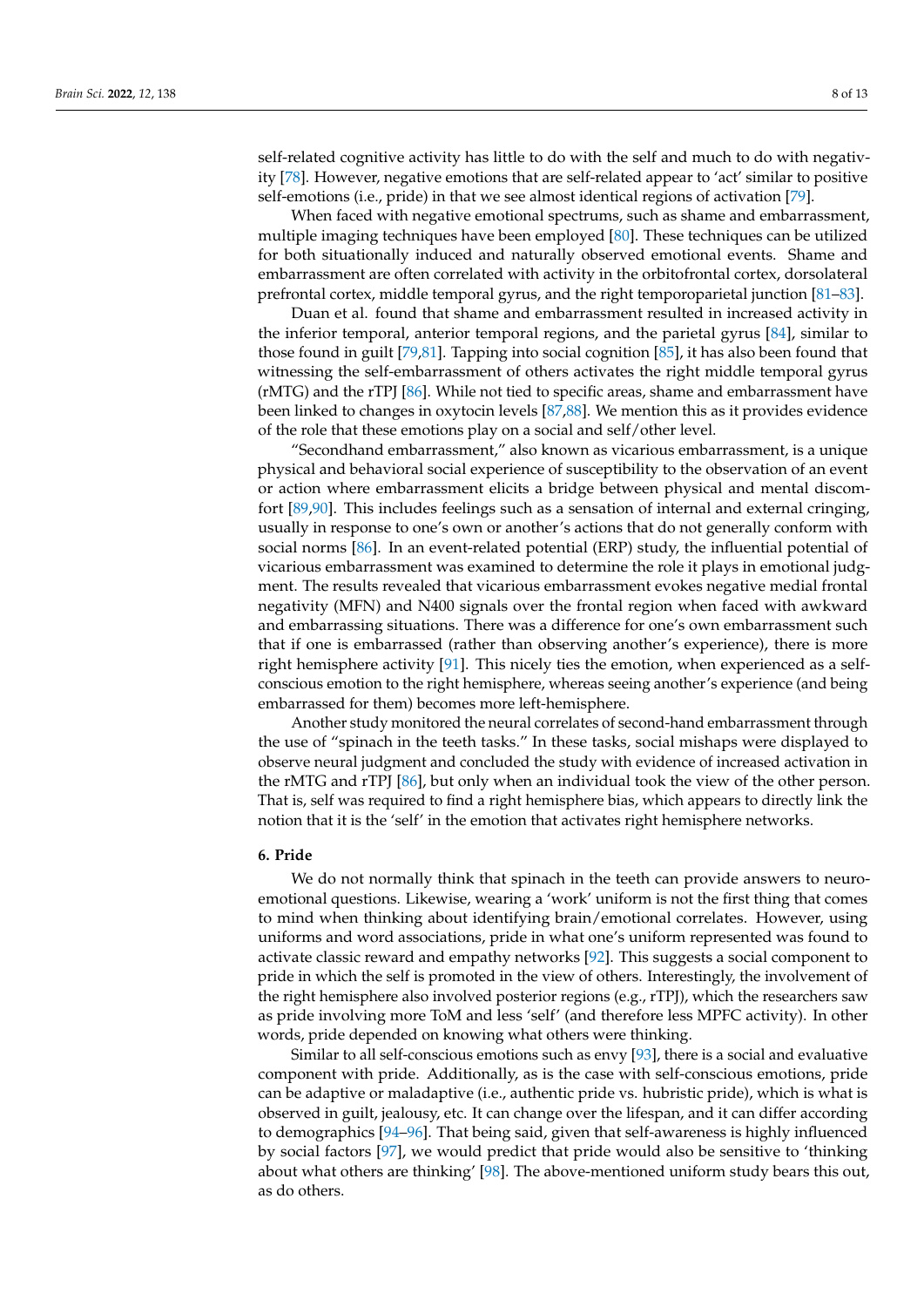For example, decoding pride (and other self-conscious emotions) involves mainly the rTPJ [\[99\]](#page-14-12). Critically, this occurs above and beyond basic emotional recognition. Though both hemispheres contribute to pride [\[79\]](#page-13-22), the right hemisphere bias occurs not only functionally, but anatomically as well. For example, those high in self-esteem and pride have a greater rTPJ volume compared to those with less [\[100\]](#page-14-13). Grey matter differences also exist in the precuneus [\[101\]](#page-14-14), which has been linked to self-awareness [\[102,](#page-14-15)[103\]](#page-14-16). In this study, gratitude rather than pride was more dominant in the rTPJ.

Considering classical fMRI studies, the experience of pride activates the rTPJ [\[104\]](#page-14-17). In fact, similar to the above studies, there is typically rTPJ activation at a greater rate than frontal. We find this interesting as the disruption of the MPFC leads to reductions in self-enhancement [\[97](#page-14-10)[,105–](#page-14-18)[107\]](#page-14-19) and we would therefore expect a more consistent activation of frontal regions in studies of pride. We speculate that self-enhancement may be more similar to hubristic pride and that future studies should examine different pride types in more detail. It is possible that other factors are at play, such as the role of benign vs. malicious intent. Differences in intent appear to be important in differentiating experience and therefore one would predict differential underlying cortical correlates [\[93\]](#page-14-7).

That is not to say pride does not involve frontal regions [\[108\]](#page-14-20). However, we assume that as ToM requirements increase, there will be a bigger pull of rTPJ [\[109\]](#page-14-21). To test this, we examined excessive pride in a non-clinical sample [\[110\]](#page-14-22). We found that one's own excessive pride was correlated with the ability to self-recognize. Furthermore, disruption of the right frontal lobe was associated with a reduction in sub-clinical narcissism. This indicated that in a task that did not involve ToM, the frontal lobes were engaged and influenced by one's level of excessive pride.

### **7. Conclusions**

Imagine the world without the self-awareness most humans possess. This would be a society without guilt or empathy, without shame or pride or jealousy. These societies likely exist in the animal kingdom, for example, eusocial insects are almost certainly not self-aware in any manner similar to humans (and thus lack these emotions). These animal societies exist and function quite well, yet quite differently. Ants do not build tunnels to make other ants jealous, while humans do not bat an eye bragging about the new house they purchased. We see that in humans, much of what we do is based on having these emotions. Avoiding guilt, confronting jealousy, or feeling good about the tip we just left.

We believe the evolution of the regions detailed here provide the richness of what we consider to be everyday living for most humans. Those with experience dealing with right frontal patients often see a dulling of these emotions, both in expression and reception; as we have detailed here, it is possible to lose self-conscious emotions or have an overexpression of them. We believe that the rTPJ in particular exists to enliven and empower social interactions. We further suggest that the Fronto-Temporal networks provide a bridge between the self and affective states. Humans are unique in the richness of language, the deepness of teaching and the degree of self-awareness. The rTPJ and right Fronto-Temporal connections are critical to one's self-awareness and turning it into 'something useful' by moderating emotions that adjust behavior most often in a beneficial manner.

Both the richness and difficulty of having a self are attributed at least in part to these emotions. We have only touched a small, yet vital component, which is the degree of self involved in the cognitive-affective process. However, there lies a rich literature in the development of, the evolution of, and the pathology of self-conscious emotions. We encourage interested readers to pursue what we have found to be an extremely engaging component of higher-order emotional processing.

**Author Contributions:** Conceptualization, A.L., N.A., Q.A., M.P., R.N.C., J.P.K. writing—original draft preparation, A.L., N.A., Q.A., M.P., R.N.C., J.P.K.; writing—review and editing, A.L., N.A., Q.A., M.P., R.N.C., A.M., J.P.K.; visualization, A.L., J.P.K.; funding acquisition, J.P.K. All authors have read and agreed to the published version of the manuscript.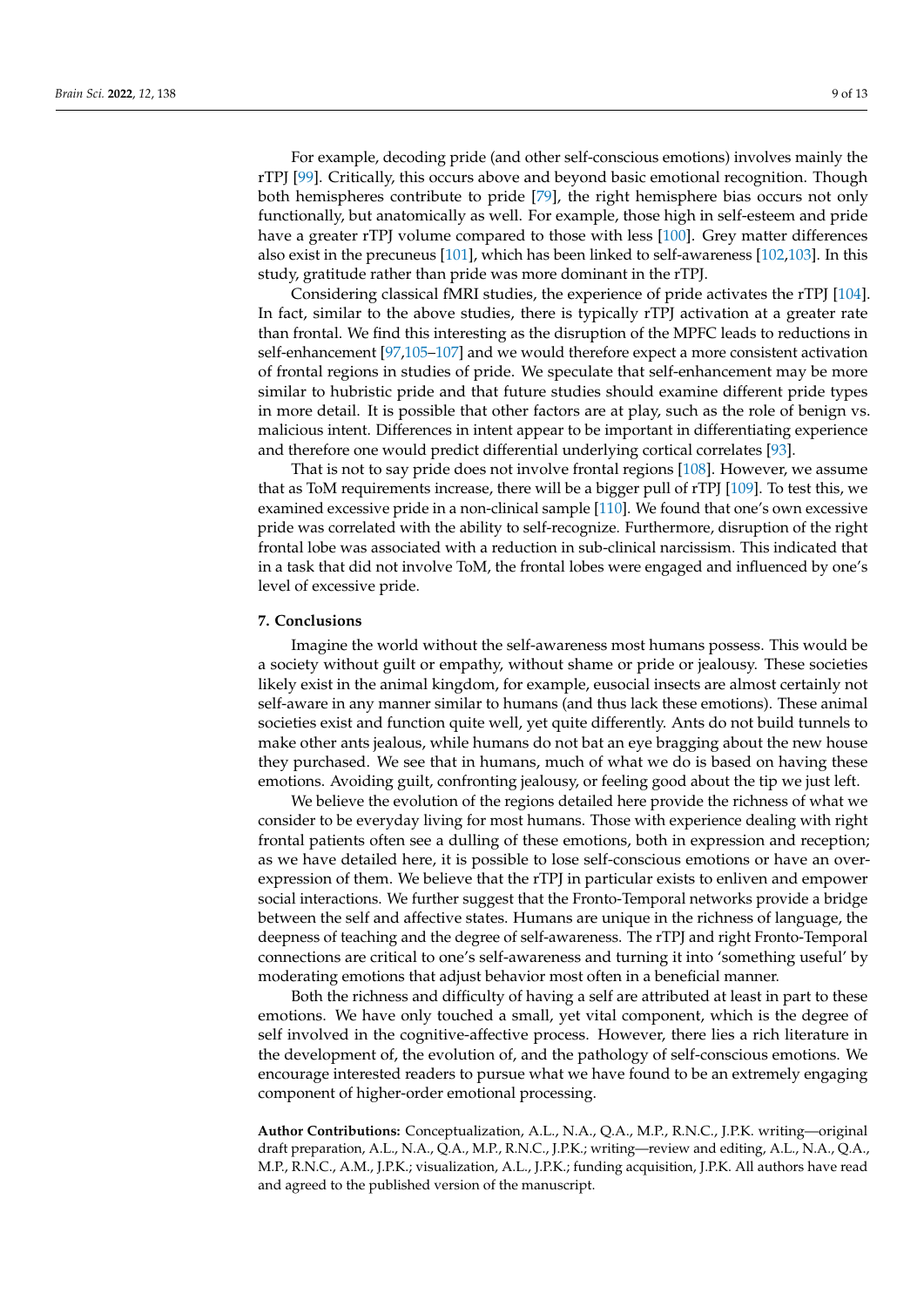**Funding:** This research received funding from the Crawford Foundation and The Loius Stokes Alliance for Minority Participants.

**Institutional Review Board Statement:** Not Applicable.

**Informed Consent Statement:** Not Applicable.

**Data Availability Statement:** Not Applicable.

**Conflicts of Interest:** The authors declare no conflict of interest.

#### **References**

- <span id="page-11-0"></span>1. Tracy, J.L. Self-conscious emotions. In *Handbook of Self and Identity*, 2nd ed.; Tangney, J.P., Ed.; The Guilford Press: New York, NY, USA, 2012; pp. 446–478.
- <span id="page-11-1"></span>2. Devinsky, O. Right Cerebral Hemisphere Dominance for a Sense of Corporeal and Emotional Self. *Epilepsy Behav.* **2000**, *1*, 60–73. [\[CrossRef\]](http://doi.org/10.1006/ebeh.2000.0025)
- 3. Feinberg, T.E.; Keenan, J.P. Where in the brain is the self? *Conscious. Cogn.* **2005**, *14*, 661–678. [\[CrossRef\]](http://doi.org/10.1016/j.concog.2005.01.002) [\[PubMed\]](http://www.ncbi.nlm.nih.gov/pubmed/16325140)
- <span id="page-11-2"></span>4. Uddin, L.Q.; Kaplan, J.T.; Molnar-Szakacs, I.; Zaidel, E.; Iacoboni, M. Self-face recognition activates a frontoparietal "mirror" network in the right hemisphere: An event-related fMRI study. *NeuroImage* **2005**, *25*, 926–935. [\[CrossRef\]](http://doi.org/10.1016/j.neuroimage.2004.12.018) [\[PubMed\]](http://www.ncbi.nlm.nih.gov/pubmed/15808992)
- <span id="page-11-3"></span>5. Platek, S.M.; Keenan, J.P.; Gallup, G.G.; Mohamed, F.B. Where am I? The neurological correlates of self and other. *Cogn. Brain Res.* **2004**, *19*, 114–122. [\[CrossRef\]](http://doi.org/10.1016/j.cogbrainres.2003.11.014)
- <span id="page-11-4"></span>6. Brooks-Gunn, J.; Lewis, M. The development of early visual self-recognition. *Dev. Rev.* **1984**, *4*, 215–239. [\[CrossRef\]](http://doi.org/10.1016/S0273-2297(84)80006-4)
- <span id="page-11-5"></span>7. Lewis, M. Self-Conscious Emotions. *Am. Sci.* **1995**, *83*, 68–78.
- <span id="page-11-6"></span>8. Stipek, D.; Recchia, S.; McClintic, S.; Lewis, M. Self-Evaluation in Young Children. *Monogr. Soc. Res. Child Dev.* **1992**, *57*, i-95. [\[CrossRef\]](http://doi.org/10.2307/1166190)
- <span id="page-11-7"></span>9. MacNeilage, P.F.; Rogers, L.J.; Vallortigara, G. Origins of the Left & Right Brain. *Sci. Am.* **2009**, *301*, 60–67.
- <span id="page-11-8"></span>10. Rueckert, L.; Naybar, N. Gender differences in empathy: The role of the right hemisphere. *Brain Cogn.* **2008**, *67*, 162–167. [\[CrossRef\]](http://doi.org/10.1016/j.bandc.2008.01.002)
- <span id="page-11-9"></span>11. Uddin, L.Q.; Nomi, J.S.; Hébert-Seropian, B.; Ghaziri, J.; Boucher, O. Structure and Function of the Human Insula. *J. Clin. Neurophysiol. Off. Publ. Am. Electroencephalogr. Soc.* **2017**, *34*, 300–306. [\[CrossRef\]](http://doi.org/10.1097/WNP.0000000000000377)
- <span id="page-11-14"></span>12. Sander, K.; Scheich, H. Left Auditory Cortex and Amygdala, but Right Insula Dominance for Human Laughing and Crying. *J. Cogn. Neurosci.* **2005**, *17*, 1519–1531. [\[CrossRef\]](http://doi.org/10.1162/089892905774597227)
- <span id="page-11-10"></span>13. Miller, J.G.; Xia, G.; Hastings, P.D. Right Temporoparietal Junction Involvement in Autonomic Responses to the Suffering of Others: A Preliminary Transcranial Magnetic Stimulation Study. *Front. Hum. Neurosci.* **2020**, *14*, 7. [\[CrossRef\]](http://doi.org/10.3389/fnhum.2020.00007)
- <span id="page-11-11"></span>14. Rueckert, L.; Pawlak, T. Individual differences in cognitive performance due to right hemisphere arousal. *Laterality* **2000**, *5*, 77–89. [\[CrossRef\]](http://doi.org/10.1080/713754354)
- 15. Gur, R.C.; Skolnick, B.E.; Gur, R.E. Effects of emotional discrimination tasks on cerebral blood flow: Regional activation and its relation to performance. *Brain Cogn.* **1994**, *25*, 271–286. [\[CrossRef\]](http://doi.org/10.1006/brcg.1994.1036)
- 16. Borod, J.C.; Cicero, B.A.; Obler, L.K.; Welkowitz, J.; Erhan, H.M.; Santschi, C.; Grunwald, I.S.; Agosti, R.M.; Whalen, J.R. Right hemisphere emotional perception: Evidence across multiple channels. *Neuropsychology* **1998**, *12*, 446–458. [\[CrossRef\]](http://doi.org/10.1037/0894-4105.12.3.446)
- <span id="page-11-19"></span>17. Adolphs, R.; Damasio, H.; Tranel, D.; Cooper, G.; Damasio, A.R. A Role for Somatosensory Cortices in the Visual Recognition of Emotion as Revealed by Three-Dimensional Lesion Mapping. *J. Neurosci.* **2000**, *20*, 2683–2690. [\[CrossRef\]](http://doi.org/10.1523/JNEUROSCI.20-07-02683.2000)
- <span id="page-11-12"></span>18. Adolphs, R. The neurobiology of social cognition. *Curr. Opin. Neurobiol.* **2001**, *11*, 231–239. [\[CrossRef\]](http://doi.org/10.1016/s0959-4388(00)00202-6)
- <span id="page-11-13"></span>19. Keenan, J.P.; Gorman, J. The Causal Role of the Right Hemisphere in Self-Awareness: It is the Brain that is Selective. *Cortex* **2007**, *43*, 1074–1082. [\[CrossRef\]](http://doi.org/10.1016/S0010-9452(08)70705-6)
- <span id="page-11-15"></span>20. Fan, Y.; Duncan, N.W.; de Greck, M.; Northoff, G. Is there a core neural network in empathy? An fMRI based quantitative meta-analysis. *Neurosci. Biobehav. Rev.* **2011**, *35*, 903–911. [\[CrossRef\]](http://doi.org/10.1016/j.neubiorev.2010.10.009)
- <span id="page-11-16"></span>21. Yoder, K.J.; Lahey, B.B.; Decety, J. Callous traits in children with and without conduct problems predict reduced connectivity when viewing harm to others. *Sci. Rep.* **2016**, *6*, 20216. [\[CrossRef\]](http://doi.org/10.1038/srep20216)
- 22. Yoder, K.J.; Decety, J. The Good, the Bad, and the Just: Justice Sensitivity Predicts Neural Response during Moral Evaluation of Actions Performed by Others. *J. Neurosci.* **2014**, *34*, 4161–4166. [\[CrossRef\]](http://doi.org/10.1523/JNEUROSCI.4648-13.2014)
- 23. Powell, J.L.; Grossi, D.; Corcoran, R.; Gobet, F.; García-Fiñana, M. The neural correlates of theory of mind and their role during empathy and the game of chess: A functional magnetic resonance imaging study. *Neuroscience* **2017**, *355*, 149–160. [\[CrossRef\]](http://doi.org/10.1016/j.neuroscience.2017.04.042)
- <span id="page-11-20"></span>24. Melloni, M.; Lopez, V.; Ibanez, A. Empathy and contextual social cognition. *Cogn. Affect. Behav. Neurosci.* **2014**, *14*, 407–425. [\[CrossRef\]](http://doi.org/10.3758/s13415-013-0205-3)
- <span id="page-11-21"></span>25. Chou, Y.; Chen, T.-Y. Disruption on right temporoparietal junction with transcranial magnetic stimulation affects moral judgment: No difference between first- and third-personal narration with TMS. *Neuropsychologia* **2021**, *157*, 107858. [\[CrossRef\]](http://doi.org/10.1016/j.neuropsychologia.2021.107858)
- <span id="page-11-17"></span>26. Cheng, Y.; Chen, C.; Decety, J. How Situational Context Impacts Empathic Responses and Brain Activation Patterns. *Front. Behav. Neurosci.* **2017**, *11*, 165. [\[CrossRef\]](http://doi.org/10.3389/fnbeh.2017.00165)
- <span id="page-11-18"></span>27. Shamay-Tsoory, S.G.; Tomer, R.; Berger, B.D.; Aharon-Peretz, J. Characterization of empathy deficits following prefrontal brain damage: The role of the right ventromedial prefrontal cortex. *J. Cogn. Neurosci.* **2003**, *15*, 324–337. [\[CrossRef\]](http://doi.org/10.1162/089892903321593063)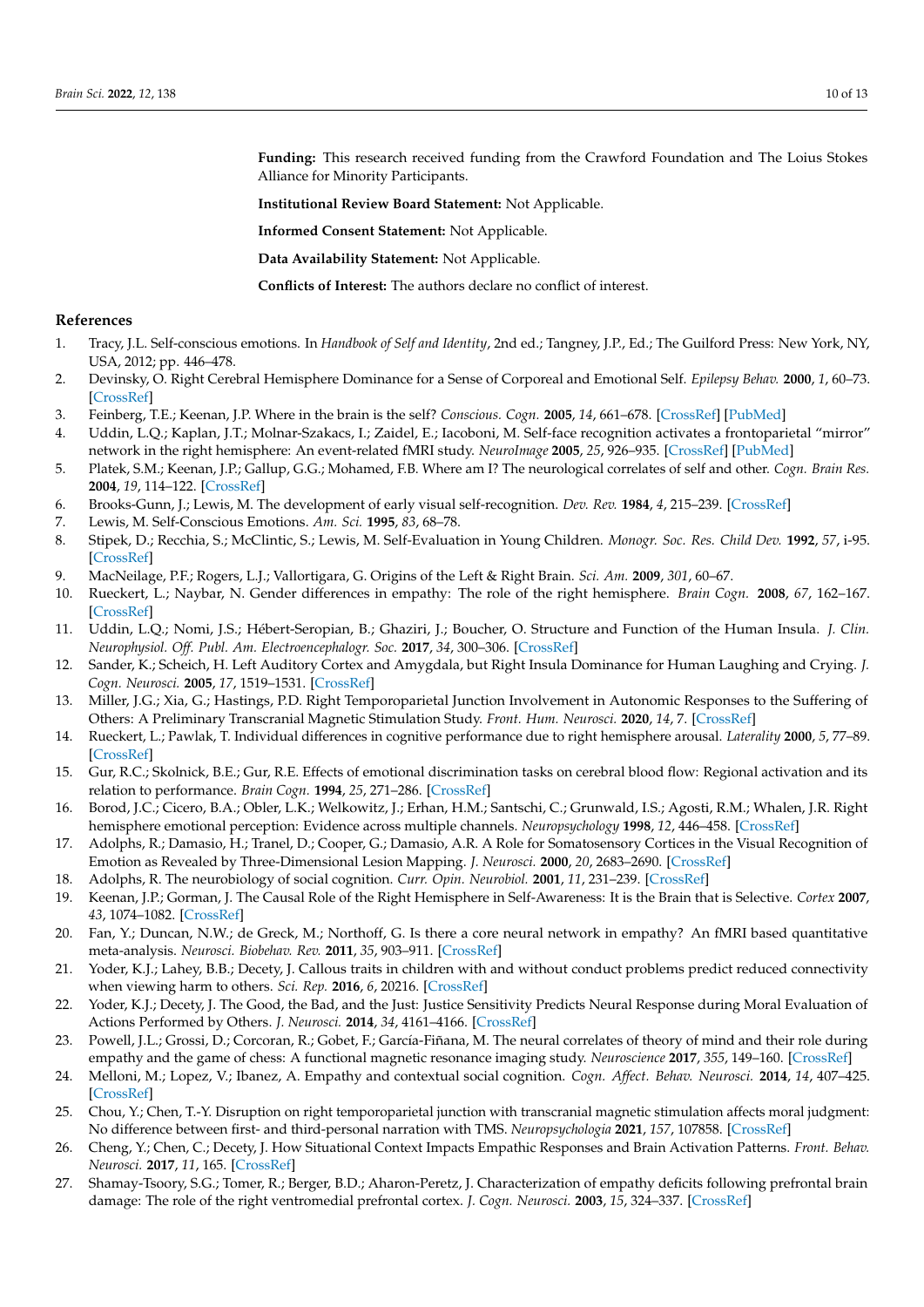- <span id="page-12-0"></span>28. Leslie, K.R.; Johnson-Frey, S.H.; Grafton, S.T. Functional imaging of face and hand imitation: Towards a motor theory of empathy. *NeuroImage* **2004**, *21*, 601–607. [\[CrossRef\]](http://doi.org/10.1016/j.neuroimage.2003.09.038)
- <span id="page-12-1"></span>29. Perry, R.J.; Rosen, H.R.; Kramer, J.H.; Beer, J.S.; Levenson, R.L.; Miller, B.L. Hemispheric dominance for emotions, empathy and social behaviour: Evidence from right and left handers with frontotemporal dementia. *Neurocase* **2001**, *7*, 145–160. [\[CrossRef\]](http://doi.org/10.1093/neucas/7.2.145)
- <span id="page-12-2"></span>30. Gainotti, G. The Role of the Right Hemisphere in Emotional and Behavioral Disorders of Patients With Frontotemporal Lobar Degeneration: An Updated Review. *Front. Aging Neurosci.* **2019**, *11*, 55. [\[CrossRef\]](http://doi.org/10.3389/fnagi.2019.00055)
- <span id="page-12-3"></span>31. Saxe, R.; Kanwisher, N. People thinking about thinking people: The role of the temporo-parietal junction in "theory of mind". *NeuroImage* **2003**, *19*, 1835–1842. [\[CrossRef\]](http://doi.org/10.1016/S1053-8119(03)00230-1)
- <span id="page-12-4"></span>32. Völlm, B.A.; Taylor, A.N.W.; Richardson, P.; Corcoran, R.; Stirling, J.; McKie, S.; Deakin, J.F.W.; Elliott, R. Neuronal correlates of theory of mind and empathy: A functional magnetic resonance imaging study in a nonverbal task. *NeuroImage* **2006**, *29*, 90–98. [\[CrossRef\]](http://doi.org/10.1016/j.neuroimage.2005.07.022) [\[PubMed\]](http://www.ncbi.nlm.nih.gov/pubmed/16122944)
- <span id="page-12-5"></span>33. Kanske, P.; Böckler, A.; Trautwein, F.-M.; Singer, T. Dissecting the social brain: Introducing the EmpaToM to reveal distinct neural networks and brain–behavior relations for empathy and Theory of Mind. *NeuroImage* **2015**, *122*, 6–19. [\[CrossRef\]](http://doi.org/10.1016/j.neuroimage.2015.07.082) [\[PubMed\]](http://www.ncbi.nlm.nih.gov/pubmed/26254589)
- <span id="page-12-6"></span>34. Silani, G.; Lamm, C.; Ruff, C.C.; Singer, T. Right supramarginal gyrus is crucial to overcome emotional egocentricity bias in social judgments. *J. Neurosci.* **2013**, *33*, 15466–15476. [\[CrossRef\]](http://doi.org/10.1523/JNEUROSCI.1488-13.2013) [\[PubMed\]](http://www.ncbi.nlm.nih.gov/pubmed/24068815)
- <span id="page-12-7"></span>35. Mars, R.B.; Sallet, J.; Schüffelgen, U.; Jbabdi, S.; Toni, I.; Rushworth, M.F. Connectivity-based subdivisions of the human right "temporoparietal junction area": Evidence for different areas participating in different cortical networks. *Cereb. Cortex.* **2012**, *22*, 1894–1903. [\[CrossRef\]](http://doi.org/10.1093/cercor/bhr268)
- <span id="page-12-8"></span>36. Young, L.; Camprodon, J.A.; Hauser, M.; Pascual-Leone, A.; Saxe, R. Disruption of the right temporoparietal junction with transcranial magnetic stimulation reduces the role of beliefs in moral judgments. *Proc. Natl. Acad. Sci. USA* **2010**, *107*, 6753–6758. [\[CrossRef\]](http://doi.org/10.1073/pnas.0914826107)
- <span id="page-12-9"></span>37. Decety, J.; Moriguchi, Y. The empathic brain and its dysfunction in psychiatric populations: Implications for intervention across different clinical conditions. *BioPsychoSocial Med.* **2007**, *1*, 22. [\[CrossRef\]](http://doi.org/10.1186/1751-0759-1-22)
- <span id="page-12-10"></span>38. Mao, Y.; Sang, N.; Wang, Y.; Hou, X.; Huang, H.; Wei, D.; Zhang, J.; Qiu, J. Reduced frontal cortex thickness and cortical volume associated with pathological narcissism. *Neuroscience* **2016**, *328*, 50–57. [\[CrossRef\]](http://doi.org/10.1016/j.neuroscience.2016.04.025)
- <span id="page-12-11"></span>39. Hillis, A.E. Inability to empathize: Brain lesions that disrupt sharing and understanding another's emotions. *Brain A J. Neurol.* **2014**, *137*, 981–997. [\[CrossRef\]](http://doi.org/10.1093/brain/awt317)
- <span id="page-12-12"></span>40. Basile, B.; Mancini, F.; Macaluso, E.; Caltagirone, C.; Bozzali, M. Abnormal processing of deontological guilt in obsessive– compulsive disorder. *Brain Struct. Funct.* **2014**, *219*, 1321–1331. [\[CrossRef\]](http://doi.org/10.1007/s00429-013-0570-2)
- <span id="page-12-13"></span>41. Capone, C.; Norman, S.B.; Haller, M.; Davis, B.; Shea, M.T.; Browne, K.; Lang, A.J.; Schnurr, P.P.; Golshan, S.; Afari, N.; et al. Trauma Informed Guilt Reduction (TrIGR) therapy for guilt, shame, and moral injury resulting from trauma: Rationale, design, and methodology of a two-site randomized controlled trial. *Contemp. Clin. Trials* **2021**, *101*, 106251. [\[CrossRef\]](http://doi.org/10.1016/j.cct.2020.106251)
- <span id="page-12-14"></span>42. Ekman, P. Mistakes when deceiving. *Ann. N. Y. Acad. Sci.* **1981**, *364*, 269–278. [\[CrossRef\]](http://doi.org/10.1111/j.1749-6632.1981.tb34479.x)
- <span id="page-12-15"></span>43. Jokinen, A.; Santtila, P.; Ravaja, N.; Puttonen, S. Salience of guilty knowledge test items affects accuracy in realistic mock crimes. *Int. J. Psychophysiol.* **2006**, *62*, 175–184. [\[CrossRef\]](http://doi.org/10.1016/j.ijpsycho.2006.04.004)
- <span id="page-12-16"></span>44. Jung, E.K.; Kang, K.-Y.; Kim, Y.Y. Frontoparietal activity during deceptive responses in the P300-based guilty knowledge test: An sLORETA study. *NeuroImage* **2013**, *78*, 305–315. [\[CrossRef\]](http://doi.org/10.1016/j.neuroimage.2013.04.027)
- <span id="page-12-17"></span>45. Hecht, D. Depression and the hyperactive right-hemisphere. *Neurosci. Res.* **2010**, *68*, 77–87. [\[CrossRef\]](http://doi.org/10.1016/j.neures.2010.06.013)
- <span id="page-12-18"></span>46. Karim, A.; Schneider, M.; Lotze, M.; Veit, R.; Sauseng, P.; Braun, C.; Birbaumer, N. The Truth about Lying: Inhibition of the Anterior Prefrontal Cortex Improves Deceptive Behavior. *Cerebral. Cortex.* **2009**, *20*, 205–213. [\[CrossRef\]](http://doi.org/10.1093/cercor/bhp090)
- <span id="page-12-19"></span>47. Stewart, S.E.; Shapiro, L. Pathological guilt: A persistent yet overlooked treatment factor in obsessive-compulsive disorder. *Ann. Clin. Psychiatry* **2011**, *23*, 63–70.
- <span id="page-12-20"></span>48. Mancini, F.; Gangemi, A. Deontological and Altruistic Guilt Feelings: A Dualistic Thesis. *Front. Psychol.* **2021**, *12*, 651937. [\[CrossRef\]](http://doi.org/10.3389/fpsyg.2021.651937)
- <span id="page-12-21"></span>49. Basile, B.; Mancini, F.; Macaluso, E.; Caltagirone, C.; Frackowiak, R.S.J.; Bozzali, M. Deontological and altruistic guilt: Evidence for distinct neurobiological substrates. *Hum. Brain Mapp.* **2011**, *32*, 229–239. [\[CrossRef\]](http://doi.org/10.1002/hbm.21009)
- <span id="page-12-22"></span>50. Hennig-Fast, K.; Michl, P.; Müller, J.; Niedermeier, N.; Coates, U.; Müller, N.; Engel, R.R.; Möller, H.-J.; Reiser, M.; Meindl, T. Obsessive-compulsive disorder—A question of conscience? An fMRI study of behavioural and neurofunctional correlates of shame and guilt. *J. Psychiatr. Res.* **2015**, *68*, 354–362. [\[CrossRef\]](http://doi.org/10.1016/j.jpsychires.2015.05.001)
- <span id="page-12-23"></span>51. Cheng, Y.; Chou, J.; Martínez, R.; Fan, Y.-T.; Chen, C.-Y. Psychopathic traits mediate guilt-related anterior midcingulate activity under authority pressure. *Sci. Rep.* **2021**, *11*, 14856. [\[CrossRef\]](http://doi.org/10.1038/s41598-021-94372-5)
- <span id="page-12-24"></span>52. Perez, P.R. The etiology of psychopathy: A neuropsychological perspective. *Aggress. Violent Behav.* **2012**, *17*, 519–522. [\[CrossRef\]](http://doi.org/10.1016/j.avb.2012.07.006)
- <span id="page-12-25"></span>53. Yang, Y.; Raine, A.; Colletti, P.; Toga, A.W.; Narr, K.L. Abnormal temporal and prefrontal cortical gray matter thinning in psychopaths. *Mol. Psychiatry* **2009**, *14*, 561–562. [\[CrossRef\]](http://doi.org/10.1038/mp.2009.12)
- <span id="page-12-26"></span>54. Raine, A.; Yang, Y.; Narr, K.L.; Toga, A.W. Sex differences in orbitofrontal gray as a partial explanation for sex differences in antisocial personality. *Mol. Psychiatry* **2011**, *16*, 227–236. [\[CrossRef\]](http://doi.org/10.1038/mp.2009.136)
- <span id="page-12-27"></span>55. Yang, Y.; Raine, A. Prefrontal structural and functional brain imaging findings in antisocial, violent, and psychopathic individuals: A meta-analysis. *Psychiatry Res. Neuroimaging* **2009**, *174*, 81–88. [\[CrossRef\]](http://doi.org/10.1016/j.pscychresns.2009.03.012)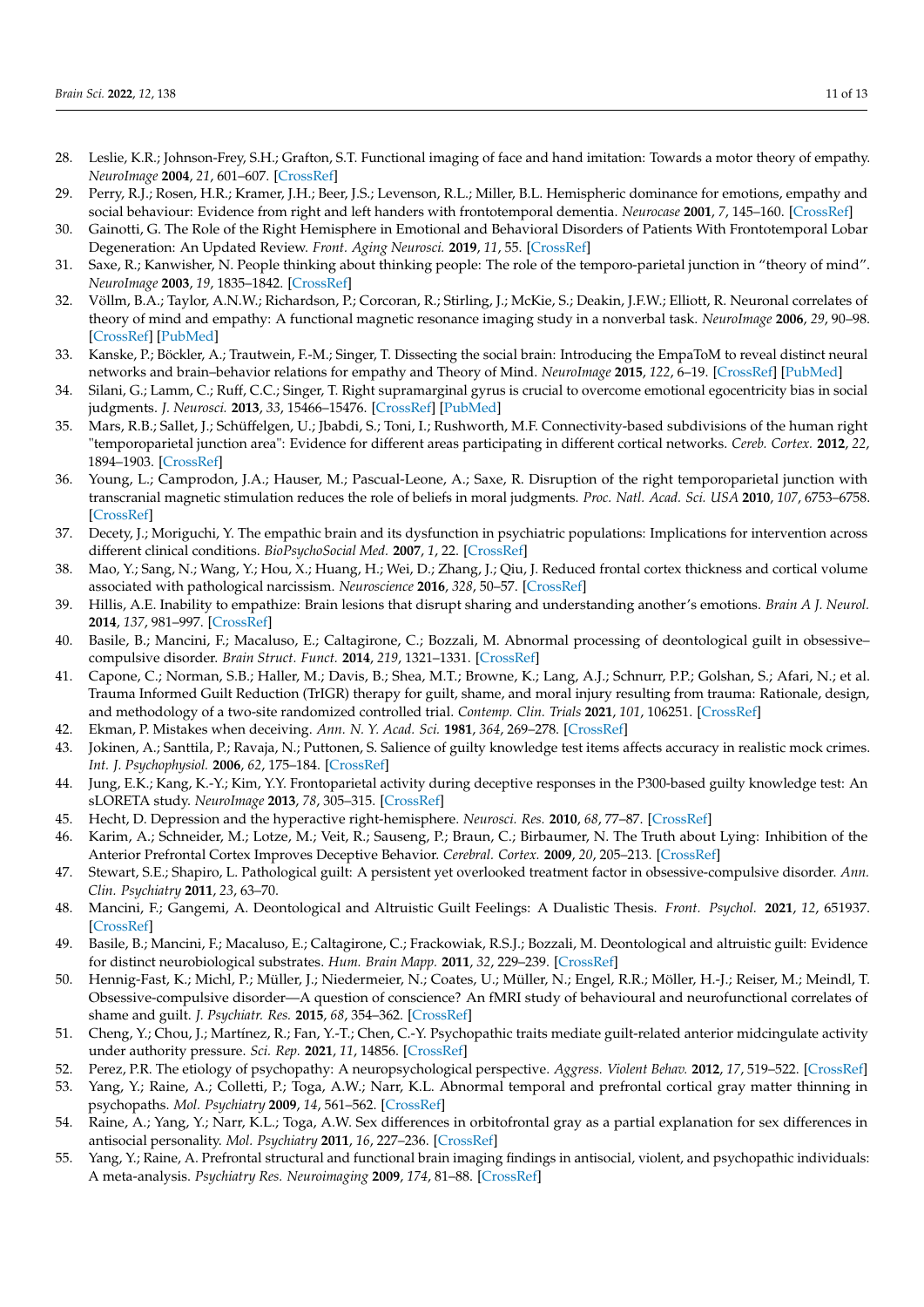- <span id="page-13-0"></span>56. Seara-Cardoso, A.; Sebastian, C.L.; McCrory, E.; Foulkes, L.; Buon, M.; Roiser, J.P.; Viding, E. Anticipation of guilt for everyday moral transgressions: The role of the anterior insula and the influence of interpersonal psychopathic traits. *Sci. Rep.* **2016**, *6*, 36273. [\[CrossRef\]](http://doi.org/10.1038/srep36273)
- <span id="page-13-1"></span>57. Benetti-McQuoid, J.; Bursik, K. Individual Differences in Experiences of and Responses to Guilt and Shame: Examining the Lenses of Gender and Gender Role. *Sex Roles A J. Res.* **2005**, *53*, 133–142. [\[CrossRef\]](http://doi.org/10.1007/s11199-005-4287-4)
- <span id="page-13-2"></span>58. Amodio, D.M.; Devine, P.G.; Harmon-Jones, E. A dynamic model of guilt: Implications for motivation and self-regulation in the context of prejudice. *Psychol. Sci.* **2007**, *18*, 524–530. [\[CrossRef\]](http://doi.org/10.1111/j.1467-9280.2007.01933.x)
- <span id="page-13-3"></span>59. Wagner, U.; N'Diaye, K.; Ethofer, T.; Vuilleumier, P. Guilt-Specific Processing in the Prefrontal Cortex. *Cereb. Cortex* **2011**, *21*, 2461–2470. [\[CrossRef\]](http://doi.org/10.1093/cercor/bhr016) [\[PubMed\]](http://www.ncbi.nlm.nih.gov/pubmed/21427167)
- <span id="page-13-4"></span>60. Thornton, K. The qEEG in the Lie Detection Problem: The Localization of Guilt? *J. Neurother.* **2005**, *9*, 31–43. [\[CrossRef\]](http://doi.org/10.1300/J184v09n03_03)
- <span id="page-13-5"></span>61. Joseph, R. The right cerebral hemisphere: Emotion, music, visual-spatial skills, body-image, dreams, and awareness. *J. Clin. Psychol.* **1988**, *44*, 630–673. [\[CrossRef\]](http://doi.org/10.1002/1097-4679(198809)44:5<630::AID-JCLP2270440502>3.0.CO;2-V)
- <span id="page-13-6"></span>62. Richardson, E.D.; Malloy, P.F.; Grace, J. Othello syndrome secondary to right cerebrovascular infarction. *J. Geriatr. Psychiatry Neurol.* **1991**, *4*, 160–165. [\[CrossRef\]](http://doi.org/10.1177/089198879100400307)
- <span id="page-13-7"></span>63. Ortigue, S.; Bianchi-Demicheli, F. Intention, false beliefs, and delusional jealousy: Insights into the right hemisphere from neurological patients and neuroimaging studies. *Med. Sci. Monit.* **2011**, *17*, Ra1–Ra11. [\[CrossRef\]](http://doi.org/10.12659/msm.881314)
- <span id="page-13-8"></span>64. Malloy, P.F.; Richardson, E.D. The frontal lobes and content-specific delusions. *J. Neuropsychiatry Clin. Neurosci.* **1994**, *6*, 455–466. [\[CrossRef\]](http://doi.org/10.1176/jnp.6.4.455)
- <span id="page-13-9"></span>65. Chae, B.-J.; Kang, B.-J. Quetiapine for Hypersexuality and Delusional Jealousy After Stroke. *J. Clin. Psychopharmacol.* **2006**, *26*, 331–332. [\[CrossRef\]](http://doi.org/10.1097/01.jcp.0000222518.01885.db)
- <span id="page-13-10"></span>66. Kumral, E.; Oztürk, O. Delusional state following acute stroke. *Neurology* **2004**, *62*, 110–113. [\[CrossRef\]](http://doi.org/10.1212/WNL.62.1.110)
- <span id="page-13-11"></span>67. Rocha, S.; Pinho, J.; Ferreira, C.; Machado, Á. Othello Syndrome after Cerebrovascular Infarction. *J. Neuropsychiatry Clin. Neurosci.* **2014**, *26*, E1–E2. [\[CrossRef\]](http://doi.org/10.1176/appi.neuropsych.12120408)
- <span id="page-13-12"></span>68. Westlake, R.J.; Weeks, S.M. Pathological jealousy appearing after cerebrovascular infarction in a 25-year-old woman. *Aust. N. Z. J. Psychiatry* **1999**, *33*, 105–107. [\[CrossRef\]](http://doi.org/10.1046/j.1440-1614.1999.00530.x)
- <span id="page-13-13"></span>69. Soyka, M. Delusional Jealousy and Localized Cerebral Pathology. *J. Neuropsychiatry Clin. Neurosci.* **1998**, *10*, 472. [\[CrossRef\]](http://doi.org/10.1176/jnp.10.4.472)
- <span id="page-13-14"></span>70. Takahashi, H.; Matsuura, M.; Yahata, N.; Koeda, M.; Suhara, T.; Okubo, Y. Men and women show distinct brain activations during imagery of sexual and emotional infidelity. *NeuroImage* **2006**, *32*, 1299–1307. [\[CrossRef\]](http://doi.org/10.1016/j.neuroimage.2006.05.049)
- <span id="page-13-15"></span>71. Luauté, J.-P.; Saladini, O.; Luauté, J. Neuroimaging Correlates of Chronic Delusional Jealousy after Right Cerebral Infarction. *J. Neuropsychiatry Clin. Neurosci.* **2008**, *20*, 245–247. [\[CrossRef\]](http://doi.org/10.1176/jnp.2008.20.2.245)
- <span id="page-13-16"></span>72. Narumoto, J.; Nakamura, K.; Kitabayashi, Y.; Fukui, K. Othello Syndrome Secondary to Right Orbitofrontal Lobe Excision. *J. Neuropsychiatry Clin. Neurosci.* **2006**, *18*, 560–561. [\[CrossRef\]](http://doi.org/10.1176/jnp.2006.18.4.560a)
- <span id="page-13-17"></span>73. Cipriani, G.; Vedovello, M.; Nuti, A.; di Fiorino, A. Dangerous passion: Othello syndrome and dementia. *Psychiatry Clin. Neurosci.* **2012**, *66*, 467–473. [\[CrossRef\]](http://doi.org/10.1111/j.1440-1819.2012.02386.x)
- <span id="page-13-18"></span>74. Matsuoka, T.; Narumoto, J.; Shibata, K.; Taga, C.; Fukui, K. Jealous Delusions and Dysfunction of the Right Parietal Lobe in Early-Onset Alzheimer's Disease. *J. Neuropsychiatry Clin. Neurosci.* **2011**, *23*, E29–E30. [\[CrossRef\]](http://doi.org/10.1176/jnp.23.4.jnpe29)
- <span id="page-13-19"></span>75. Bisazza, A.; Rogers, L.J.; Vallortigara, G. The Origins of Cerebral Asymmetry: A Review of Evidence of Behavioural and Brain Lateralization in Fishes, Reptiles and Amphibians. *Neurosci. Biobehav. Rev.* **1998**, *22*, 411–426. [\[CrossRef\]](http://doi.org/10.1016/S0149-7634(97)00050-X)
- 76. Rosen, H.J.; Perry, R.J.; Murphy, J.; Kramer, J.H.; Mychack, P.; Schuff, N.; Weiner, M.; Levenson, R.W.; Miller, B.L. Emotion comprehension in the temporal variant of frontotemporal dementia. *Brain* **2002**, *125*, 2286–2295. [\[CrossRef\]](http://doi.org/10.1093/brain/awf225)
- <span id="page-13-20"></span>77. Spence, S.; Shapiro, D.; Zaidel, E. The role of the right hemisphere in the physiological and cognitive components of emotional processing. *Psychophysiology* **1996**, *33*, 112–122. [\[CrossRef\]](http://doi.org/10.1111/j.1469-8986.1996.tb02115.x) [\[PubMed\]](http://www.ncbi.nlm.nih.gov/pubmed/8851239)
- <span id="page-13-21"></span>78. Hartikainen, K.M. Emotion-Attention Interaction in the Right Hemisphere. *Brain Sci.* **2021**, *11*, 1006. [\[CrossRef\]](http://doi.org/10.3390/brainsci11081006) [\[PubMed\]](http://www.ncbi.nlm.nih.gov/pubmed/34439624)
- <span id="page-13-22"></span>79. Roth, L.; Kaffenberger, T.; Herwig, U.; Brühl, A.B. Brain activation associated with pride and shame. *Neuropsychobiology* **2014**, *69*, 95–106. [\[CrossRef\]](http://doi.org/10.1159/000358090) [\[PubMed\]](http://www.ncbi.nlm.nih.gov/pubmed/24577108)
- <span id="page-13-23"></span>80. Jankowski, K.F.; Takahashi, H. Cognitive neuroscience of social emotions and implications for psychopathology: Examining embarrassment, guilt, envy, and schadenfreude. *Psychiatry Clin. Neurosci.* **2014**, *68*, 319–336. [\[CrossRef\]](http://doi.org/10.1111/pcn.12182) [\[PubMed\]](http://www.ncbi.nlm.nih.gov/pubmed/24649887)
- <span id="page-13-24"></span>81. Takahashi, H.; Yahata, N.; Koeda, M.; Matsuda, T.; Asai, K.; Okubo, Y. Brain activation associated with evaluative processes of guilt and embarrassment: An fMRI study. *NeuroImage* **2004**, *23*, 967–974. [\[CrossRef\]](http://doi.org/10.1016/j.neuroimage.2004.07.054)
- 82. Yanagisawa, H.; Dan, I.; Tsuzuki, D.; Kato, M.; Okamoto, M.; Kyutoku, Y.; Soya, H. Acute moderate exercise elicits increased dorsolateral prefrontal activation and improves cognitive performance with Stroop test. *NeuroImage* **2010**, *50*, 1702–1710. [\[CrossRef\]](http://doi.org/10.1016/j.neuroimage.2009.12.023)
- <span id="page-13-25"></span>83. Zhu, R.; Feng, C.; Zhang, S.; Mai, X.; Liu, C. Differentiating guilt and shame in an interpersonal context with univariate activation and multivariate pattern analyses. *Neuroimage* **2019**, *186*, 476–486. [\[CrossRef\]](http://doi.org/10.1016/j.neuroimage.2018.11.012)
- <span id="page-13-26"></span>84. Duan, L.; Feng, Q.; Xu, P. Using Functional Near-Infrared Spectroscopy to Assess Brain Activation Evoked by Guilt and Shame. *Front. Hum. Neurosci.* **2020**, *14*, 197. [\[CrossRef\]](http://doi.org/10.3389/fnhum.2020.00197)
- <span id="page-13-27"></span>85. Geng, Y.; Zhao, W.; Zhou, F.; Ma, X.; Yao, S.; Becker, B.; Kendrick, K.M. Oxytocin Facilitates Empathic- and Self-embarrassment Ratings by Attenuating Amygdala and Anterior Insula Responses. *Front. Endocrinol.* **2018**, *9*, 572. [\[CrossRef\]](http://doi.org/10.3389/fendo.2018.00572)